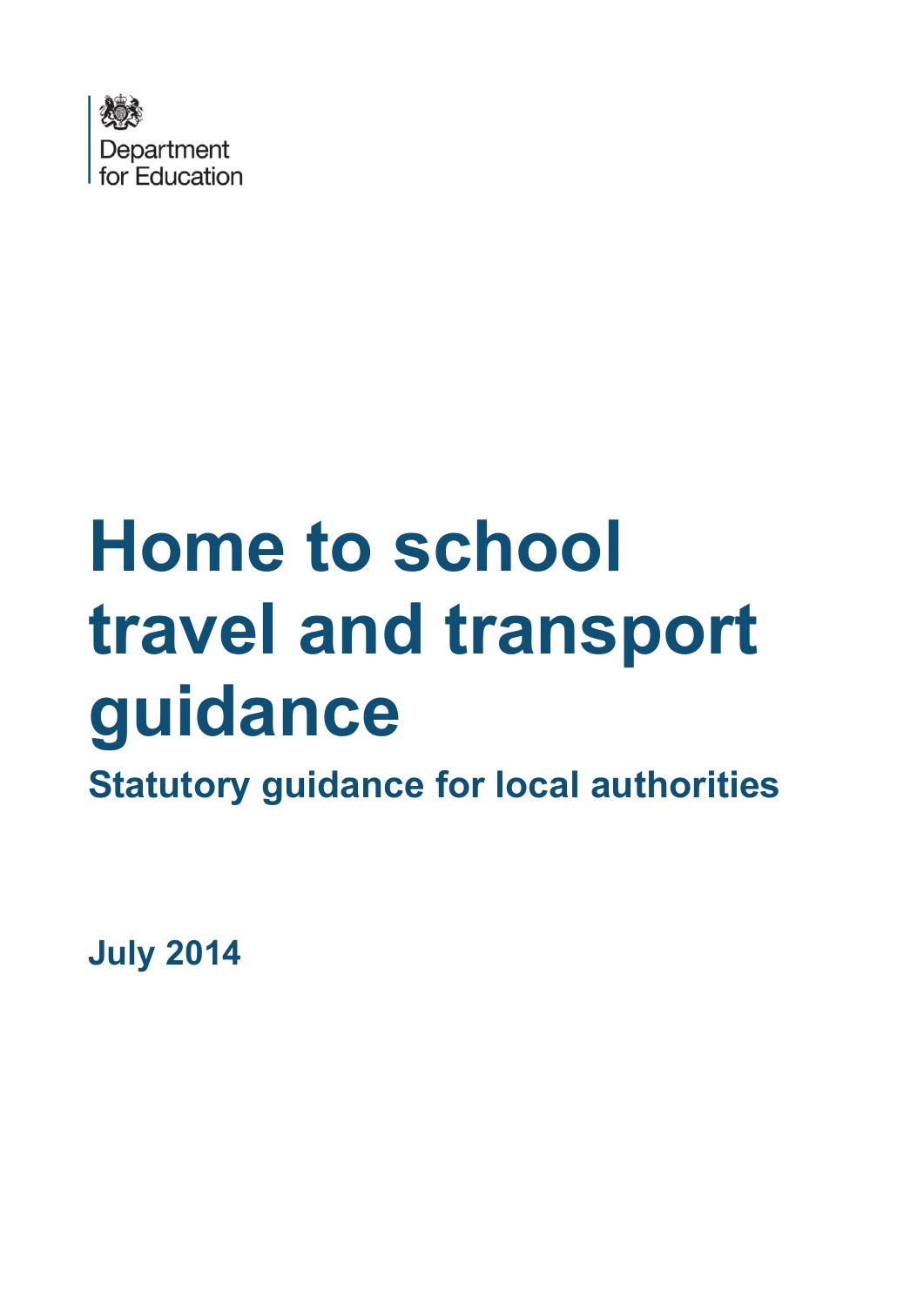# **Contents**

| Summary                                                                         | 5  |
|---------------------------------------------------------------------------------|----|
| Review date                                                                     | 5  |
| What legislation (including statutory instruments) does this guidance refer to? | 5  |
| Who is this guidance for?                                                       | 5  |
| Main points                                                                     | 6  |
| Local authorities' statutory duties                                             | 6  |
| Part 1 - Statutory duties                                                       | 7  |
| 1.1 Sustainable school travel                                                   | 7  |
| Assessing the travel and transport needs of children and young people           | 7  |
| Audit of infrastructure to support sustainable school travel                    | 8  |
| Strategy to develop infrastructure to support travel needs of pupils            | 8  |
| Promoting sustainable travel and transport to and from school                   | 9  |
| Publication of Sustainable Modes of Travel Strategy                             | 9  |
| 1.2 Provision of travel arrangements                                            | 9  |
| 1.3 Provision of travel arrangements: Eligible children                         | 10 |
| Statutory walking distances eligibility                                         | 10 |
| Special educational needs, a disability or mobility problems eligibility        | 10 |
| Unsafe route eligibility                                                        | 11 |
| <b>Extended rights eligibility</b>                                              | 11 |
| Accompaniment                                                                   | 11 |
| Assessing route safety                                                          | 12 |
| Measurement of routes                                                           | 12 |
| Timing of assessment of eligibility                                             | 12 |
| Qualifying school                                                               | 13 |
| Travel arrangements made by the local authority or other bodies/persons         | 13 |
| Suitability of arrangements                                                     | 14 |
| Part 2 - Discretionary Arrangements                                             | 16 |
| Travel arrangements for other children                                          | 16 |
| Religion or belief                                                              | 16 |
| Part 3 - Transport Considerations                                               | 18 |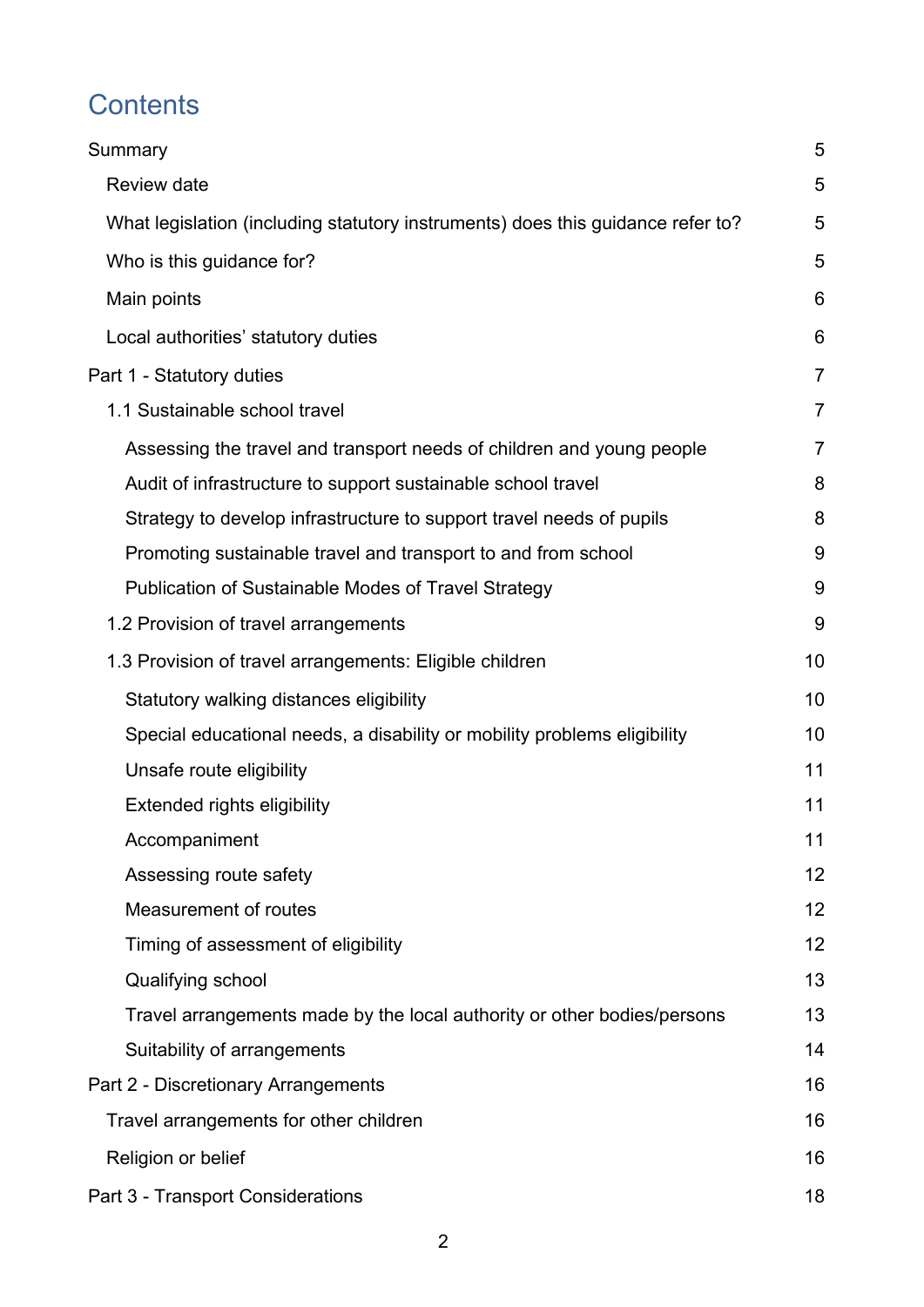| Safeguarding requirements                                            | 18 |
|----------------------------------------------------------------------|----|
| <b>Training and Equalities</b>                                       | 18 |
| Bus safety considerations                                            | 18 |
| Poor behaviour on school buses/other modes of transport              | 19 |
| Partnership                                                          | 19 |
| Part 4 – Policy Changes                                              | 20 |
| Publication of general arrangements and policies                     | 20 |
| <b>Policy Changes</b>                                                | 20 |
| Part 5 - Appeals process                                             | 21 |
| Further information                                                  | 22 |
| Post-16 transport                                                    | 22 |
| Sustainable transport                                                | 22 |
| DBS (formerly CRB) employee suitability checks                       | 22 |
| <b>Definitions</b>                                                   | 24 |
| Key term Glossary                                                    | 25 |
| <b>Annex 1: Case Studies</b>                                         | 26 |
| Sustainable travel                                                   | 26 |
| Darlington Borough Council case study                                | 26 |
| Impact/benefits                                                      | 26 |
| Details of the approach                                              | 26 |
| How was the change made?                                             | 26 |
| Advice for other LAs contemplating such an initiative                | 27 |
| Stoke-on-Trent case study                                            | 28 |
| Impact/benefits                                                      | 28 |
| Details of the approach                                              | 28 |
| How was the change made?                                             | 28 |
| Advice for other LAs contemplating such an initiative                | 28 |
| Home to school travel assistance for pupils with SEN or disabilities | 29 |
| Coventry City Council case study                                     | 29 |
| Impact/savings achieved                                              | 29 |
| Details of the new approach                                          | 29 |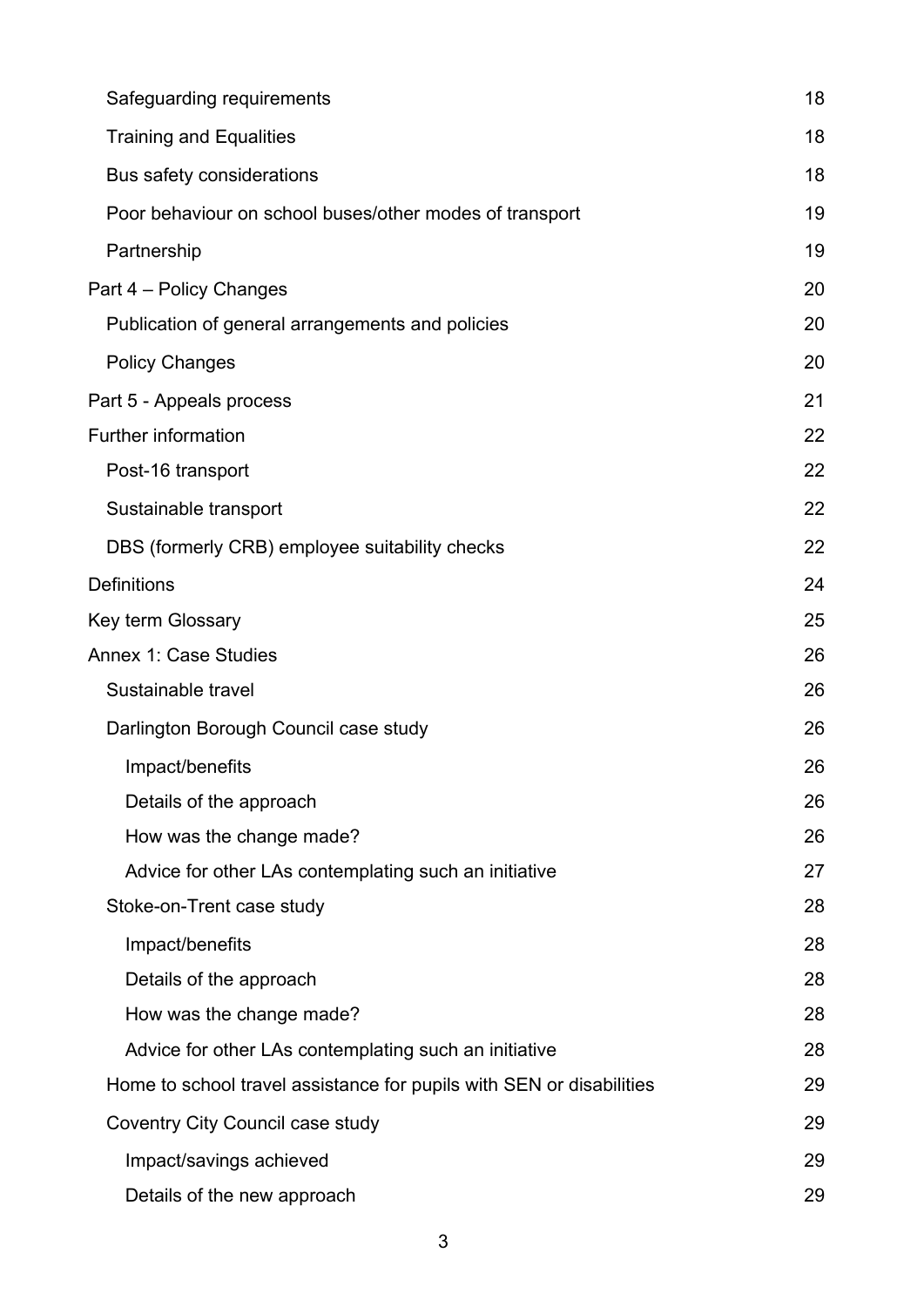<span id="page-3-0"></span>

| How was the change made?                                                     | 29 |
|------------------------------------------------------------------------------|----|
| Advice for other LAs implementing the change                                 | 29 |
| Capacity building with schools and transport operators                       | 31 |
| Hertfordshire County Council case study                                      | 31 |
| Impact/savings achieved                                                      | 31 |
| Details of the new approach                                                  | 31 |
| How was the change made?                                                     | 31 |
| Advice for other LAs implementing the change                                 | 31 |
| Demand responsive service in rural areas                                     | 33 |
| Staffordshire County Council case study                                      | 33 |
| Impacts/Benefits                                                             | 33 |
| Details of the approach                                                      | 33 |
| How was the change made?                                                     | 33 |
| Advice for other LA's implementing the change                                | 33 |
| Annex 2: Recommended Review/Appeals Process                                  | 35 |
| Stage one: Review by a senior officer                                        | 35 |
| Stage two: Review by an independent appeal panel                             | 36 |
| Home to school travel and transport: flowchart of the review/appeals process | 37 |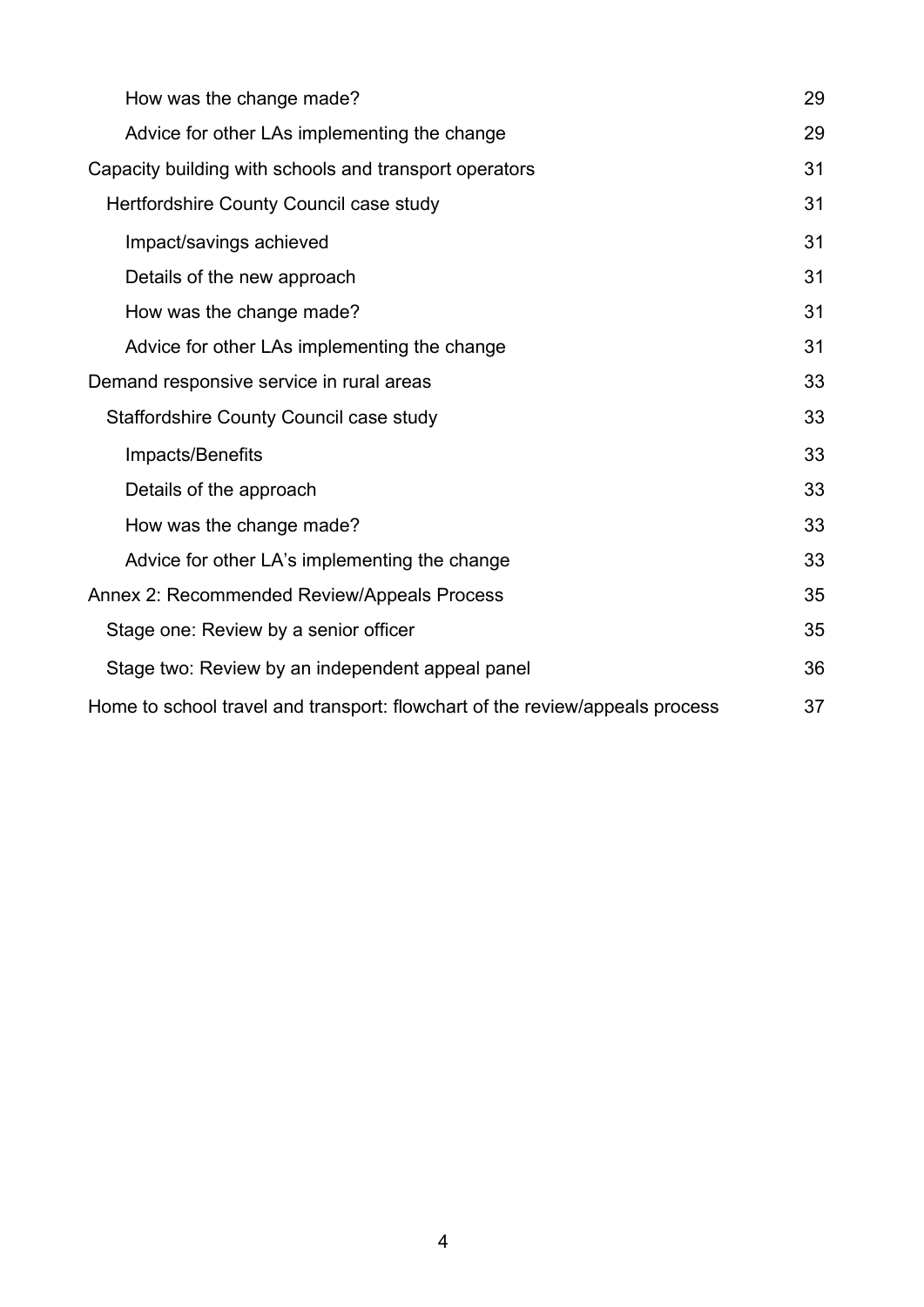# **Summary**

This is statutory guidance from the Department for Education. This means local authorities are under a duty to have regard to it when carrying out their duties in relation to home to school travel and transport, and sustainable travel.

This guidance is issued under duties placed on the Secretary of State by sections 508A and 508D of the Education Act 1996 (the Act). It deals with sections 508A, 508B, 508C, 509AD, and Schedule 35B of the Act which were inserted by Part 6 of the Education and Inspections Act 2006 (the EIA 2006).

This guidance replaces Home to School Travel and Transport Guidance Ref: 00373- 2007BKT-EN.

# <span id="page-4-0"></span>**Review date**

This guidance will next be reviewed in 2017.

# <span id="page-4-1"></span>**What legislation (including statutory instruments) does this guidance refer to?**

This guidance refers to the following legislation (including statutory instruments):

- Sections 444, 508A, 508B, 508C, 508D, 509AD and Schedule 35B of the Education Act 1996 (the Act), as inserted by [Part 6 of the Education and](http://www.legislation.gov.uk/ukpga/2006/40/part/6)  [Inspections Act 2006](http://www.legislation.gov.uk/ukpga/2006/40/part/6) (the EIA 2006)
- Regulation 5 and Part 2 of Schedule 2 to The School Information (England) Regulations 2002, [as amended](http://www.legislation.gov.uk/uksi/2007/1365/regulation/5/made)
- Equality Act 2010
- [School Admissions Code](https://www.gov.uk/government/publications/school-admissions-code)
- European Convention on Human Rights
- [The School Travel \(Pupils with Dual Registration\)\(England\) Regulations 2007](http://www.legislation.gov.uk/uksi/2007/1367/regulation/2/made)
- [Public Service Vehicles \(Carrying Capacity\) Regulations 1984](http://www.legislation.gov.uk/uksi/1996/167/made)
- Section 48 of the School Standards and Framework Act 1998

# <span id="page-4-2"></span>**Who is this guidance for?**

This guidance is for:

- Local authorities
- Leaders of maintained schools, academies and free schools
- Parents
- Other interested parties, e.g. Transport Providers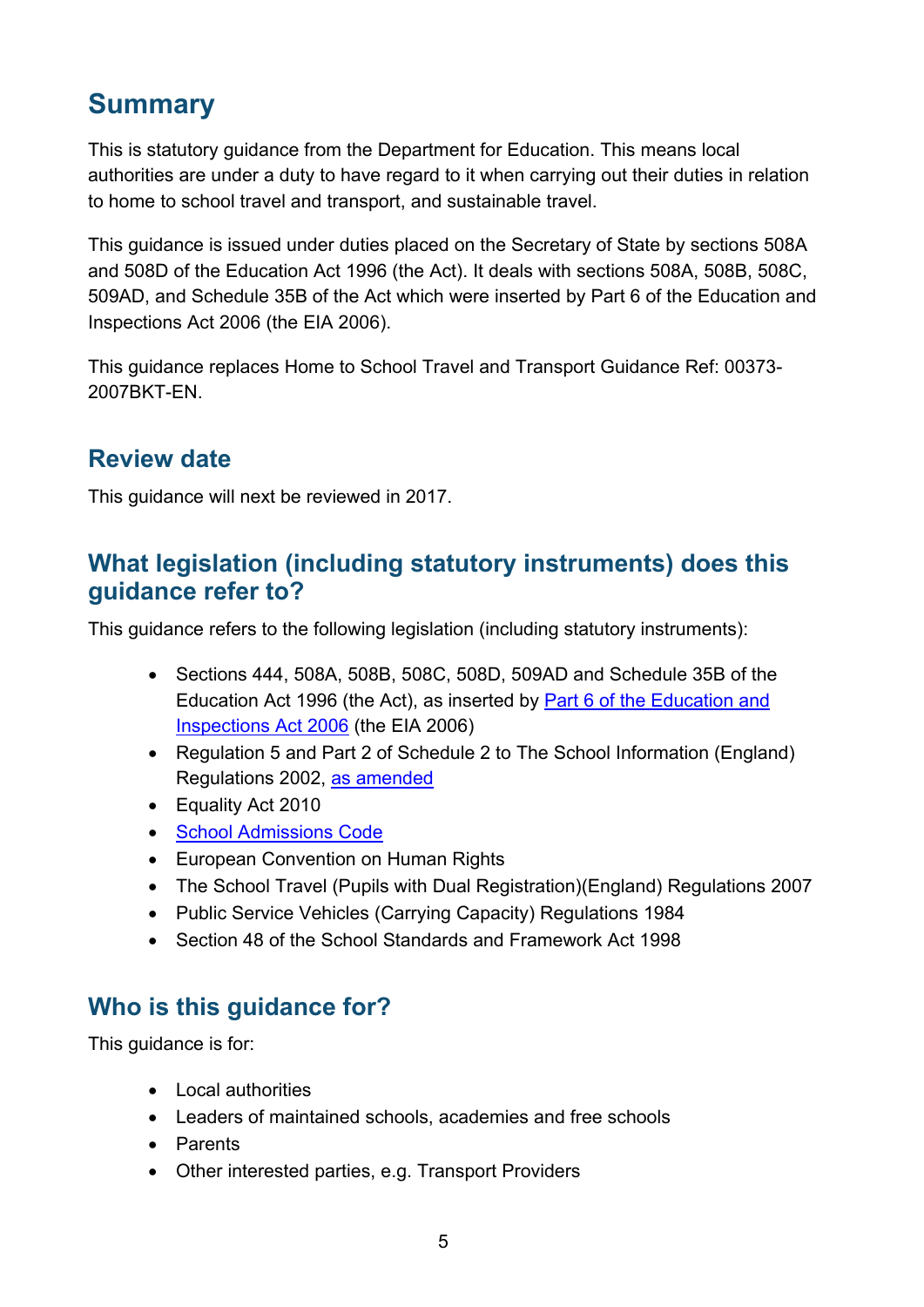# <span id="page-5-0"></span>**Main points**

 $\overline{a}$ 

- There has been no change to school transport legislation and the associated duties continue to rest with local authorities.
- With the widening of the academies programme, the introduction of the free schools programme, and all schools now having the power to decide their session times, there will be an increasing need for local stakeholders to work together in partnership to agree and deliver transport policies that meet the particular needs of their area<sup>[1](#page-0-0)</sup>.
- The guidance on appeals has changed and is intended to ensure greater consistency in approach and to be clearer and more transparent for both parents and local authorities.
- The policy for post 16 transport is different from that for compulsory school aged children (5-16). The link to the department's guidance on post 16 transport is provided in the ['Further information'](#page-21-1) section of this guidance.
- Local authorities should review travel policies, arrangements and contracts regularly to ensure best value for money is achieved.

# <span id="page-5-1"></span>**Local authorities' statutory duties**

In order to comply with their home to school transport duties local authorities must:

- Promote the use of sustainable travel and transport (Part 1.1).
- Make transport arrangements for all eligible children (Part 1.2).

<span id="page-5-2"></span><sup>&</sup>lt;sup>1</sup> See Hertfordshire County Council's approach to capacity building in the case study at Annex 1.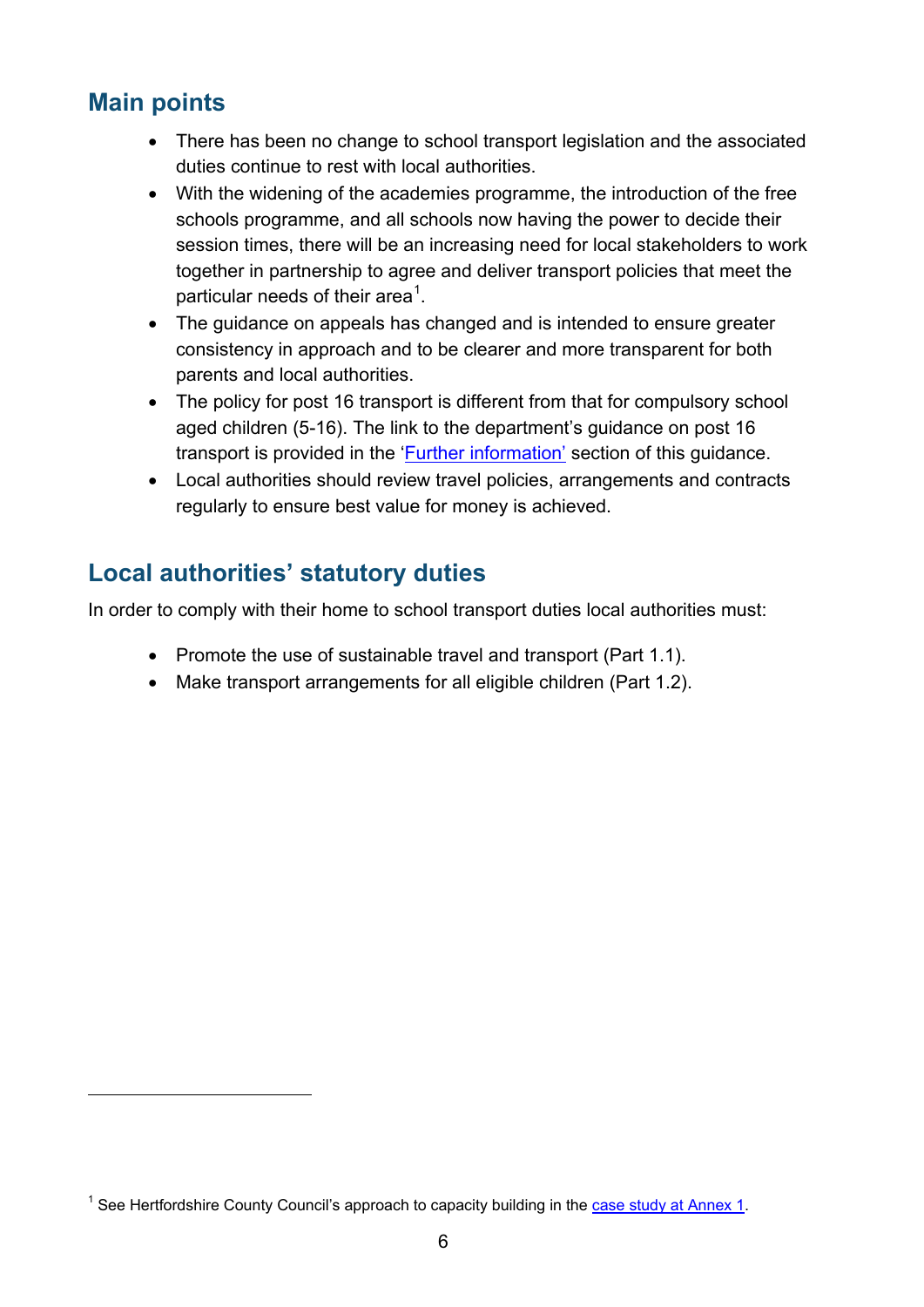# <span id="page-6-0"></span>**Part 1 - Statutory duties**

# <span id="page-6-1"></span>**1.1 Sustainable school travel**

1. Section 508A of the Act places a general duty on local authorities to promote the use of sustainable travel and transport<sup>[2](#page-5-2)</sup>. The duty applies to children and young people of compulsory school age who travel to receive education or training in a local authority's area<sup>[3](#page-6-3)</sup>. The duty relates to journeys to and from institutions where education or training is delivered.

- 2. There are five main elements to the duty which local authorities must undertake:
	- an assessment of the travel and transport needs of children, and young people within the authority's area;
	- an audit of the sustainable travel and transport infrastructure within the authority's area that may be used when travelling to and from, or between schools/institutions;
	- a strategy to develop the sustainable travel and transport infrastructure within the authority so that the travel and transport needs of children and young people are best catered for;
	- the promotion of sustainable travel and transport modes on the journey to, from, and between schools and other institutions; and
	- the publication of Sustainable Modes of Travel Strategy.

3. The Act defines sustainable modes of travel as those that the local authority considers may improve the physical well-being of those who use them, the environmental well-being of all or part of the local authority's area, or a combination of the two.

### <span id="page-6-2"></span>**Assessing the travel and transport needs of children and young people**

4. Local authorities should, in large part, base their assessment of children and young people's travel and transport needs on the data provided by schools or colleges, often contained within school travel plans. Effective school travel plans, updated as necessary, put forward a package of measures to improve safety and reduce car use, backed by a partnership involving the school, education, health and transport officers from the local authority, and the police. These seek to secure benefits for both the school and the children by improving their health through active travel and reducing congestion caused by school runs, which in turn helps improve local air quality. Many travel plans  $\overline{a}$ 

 $2^2$  See Darlington Borough Council's approach to sustainable travel in the case study at Annex 1.

<span id="page-6-4"></span><span id="page-6-3"></span><sup>&</sup>lt;sup>3</sup> 'Child', 'compulsory school age' and 'sixth-form age' are defined respectively in sections 579(1), 8 and 509 AC of the Act.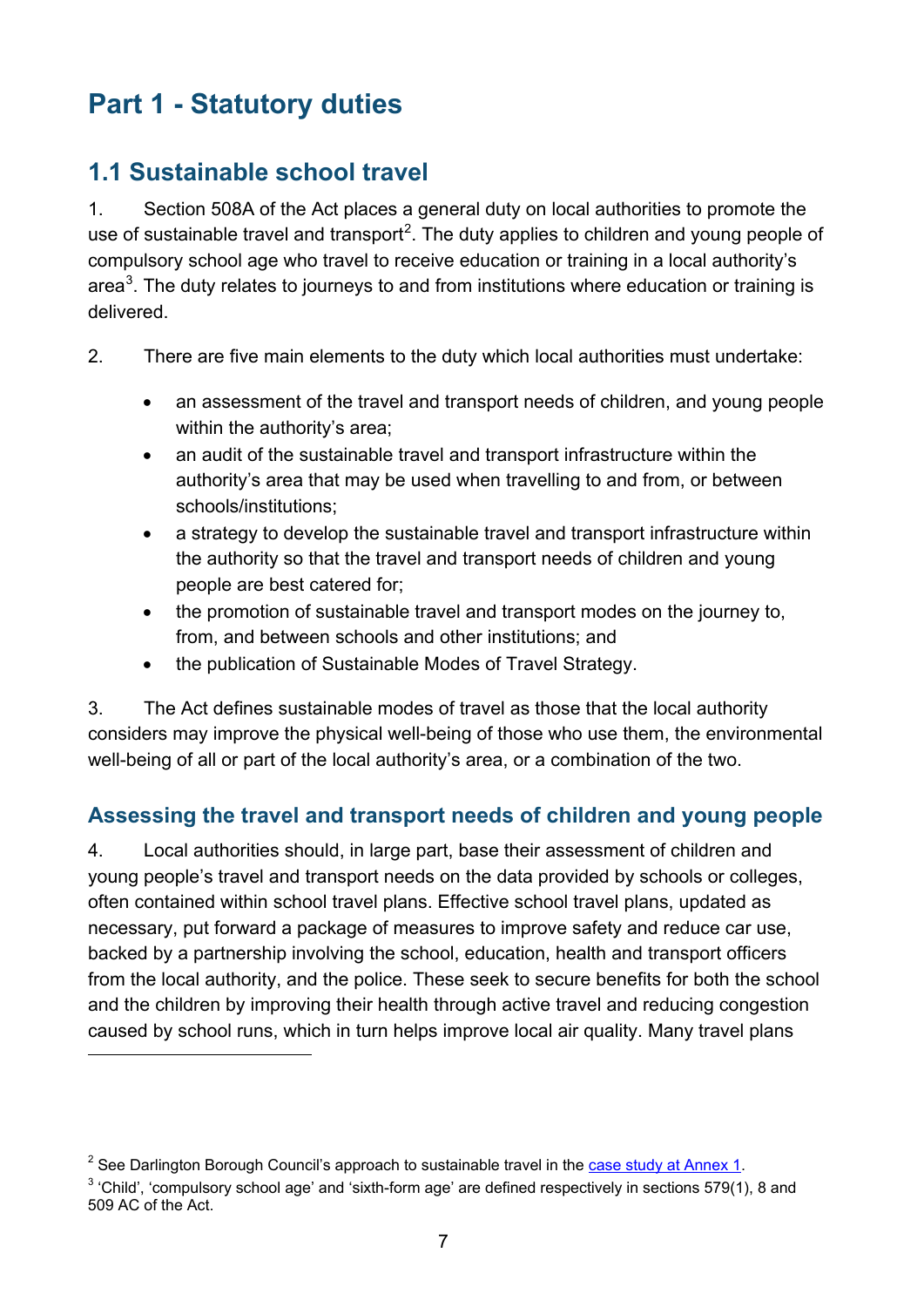are produced as a result of planning conditions placed on new developments by local authority planning departments. This highlights the need for all relevant departments (e.g. highways departments, planning departments, transport departments, children's services, environment departments, and public health) to be fully engaged when addressing this duty.

### <span id="page-7-0"></span>**Audit of infrastructure to support sustainable school travel**

5. Local authorities already collect much of the information required for the audit of the infrastructure supporting sustainable school travel. Local authorities should audit infrastructure in accordance with any relevant guidance and the requirements of any infrastructure implemented. Specific school routes audits are considered good practice. The specifics of the audit and how often it should be reviewed are for a local authority to decide on as appropriate. However, the audit should include a mapping exercise showing how schools are served by:

- bus and other public transport routes (including school transport provided by the local authority);
- footpaths, cycle ways, roads and associated features (including crossing points and patrols, traffic calming measures, speed limits, 20mph zones); and
- any other arrangements made to support sustainable school transport that may be in operation (including the provision of cycle training, road safety training, and independent travel training; the provision of walking promotion and barrier removal schemes, car sharing schemes, park and stride/ride schemes, cycle parking).

6. The audit should also consider data relating to [personal safety and security,](#page-10-3) and other factors that influence travel choices, such as poor behaviour on school buses and/or the incidence of bullying on the journey to school. School travel plans will help local authorities understand any specific local issues, including perceptions of pupils and parents.

7. The arrangements or requirements for children with special education needs (SEN) or disabilities should also be considered and whether, for example, some might benefit from independent travel training which can result in a skill for life<sup>[4](#page-6-4)</sup>.

### <span id="page-7-1"></span>**Strategy to develop infrastructure to support travel needs of pupils**

8. Following the assessment of pupil needs, and audit of the sustainable transport infrastructure that supports travel to school, local authorities must establish a strategy for

 $\overline{a}$ 

<span id="page-7-2"></span> $4$  See Coventry City Council's approach to independent travel training in the case study at Annex 1.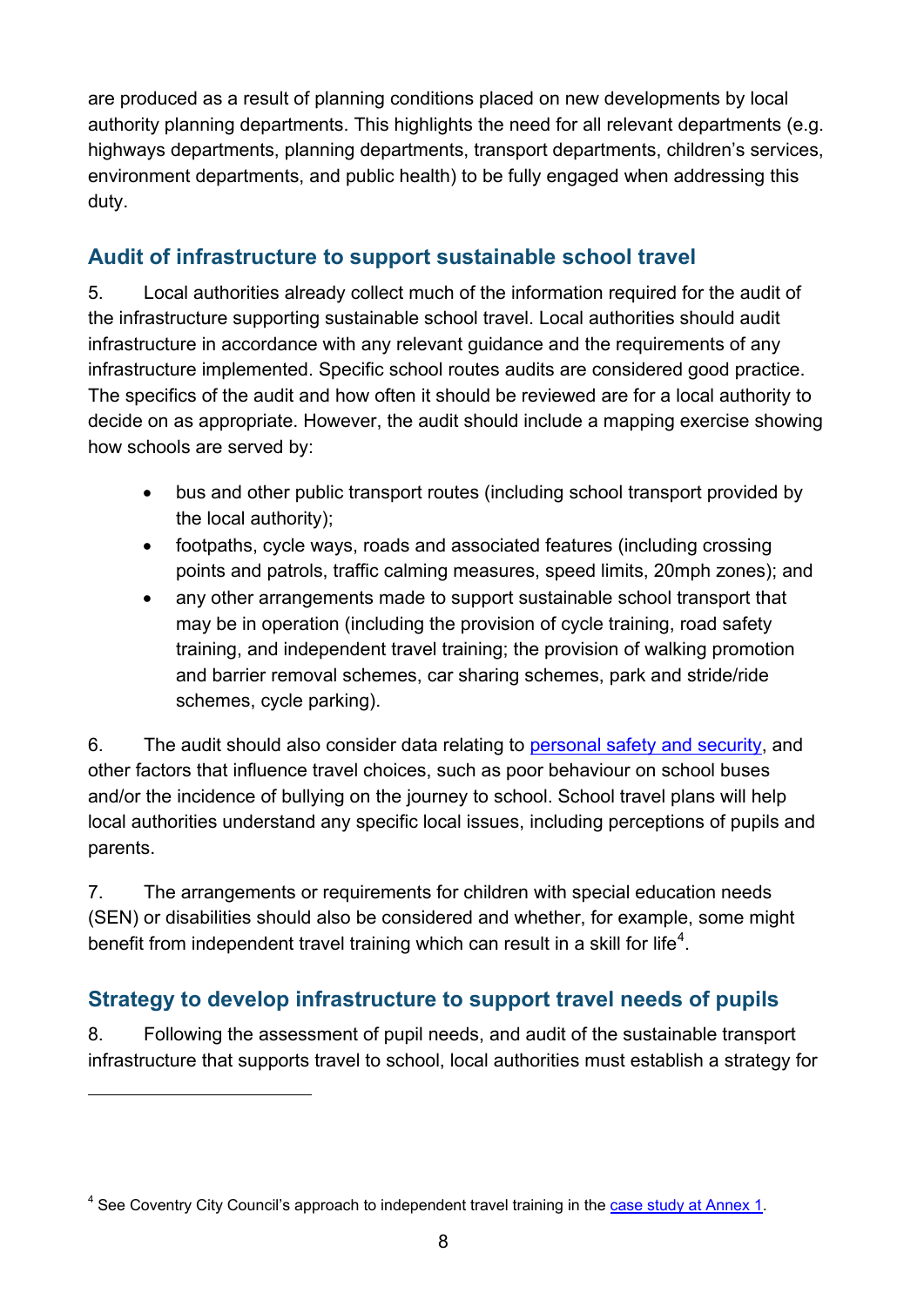developing that infrastructure so that it better meets the needs of children and young people in their area. These improvements should address a range of objectives, including environmental improvements, health benefits and enhanced child safety and security. The strategy should be a statement of the authority's overall vision, objectives and work programme for improving accessibility to schools and will be an important source of information to parents on the travel options available to them when expressing their preferences for particular schools in the admissions round.

9. The strategy should be evidence-based, including an assessment of the accessibility needs and problems of the local authority's area. Local authorities must monitor the implementation of their strategy and revise these as they feel necessary.

### <span id="page-8-0"></span>**Promoting sustainable travel and transport to and from school**

10. Local walking, cycling, and bus strategies should inform the local authority's duty to promote sustainable school travel. In line with the physical Olympic and Paralympic legacy, as set out in HM Government's document ['Moving More, Living More',](#page-21-2) promotion of walking and cycling to school can be an effective way to increase physical activity in children.

11. The sustainable school travel duty should have a broad impact, including providing health benefits for children, and their families, through active journeys, such as walking and cycling. It can also bring significant environmental improvements, through reduced levels of congestion and improvements in air quality to which children are particularly vulnerable.

### <span id="page-8-1"></span>**Publication of Sustainable Modes of Travel Strategy**

12. The Education (School Information) (England) Regulations 2002, as amended require local authorities to publish their Sustainable Modes of Travel Strategy on their website by 31 August each year<sup>[5](#page-7-2)</sup>.

# <span id="page-8-2"></span>**1.2 Provision of travel arrangements**

<span id="page-8-3"></span> $\overline{a}$ 

13. Sections 508B and 508C of the Act make provision for local authorities to ensure that suitable travel arrangements are made, where necessary, to facilitate a child's attendance at school.

<sup>&</sup>lt;sup>5</sup> S.I. 2002/2897, amended by The Education (School Information) (England) (Amendment) Regulations [2007 \(S.I. 2007/1365\).](http://www.legislation.gov.uk/uksi/2007/1365/regulation/5/made)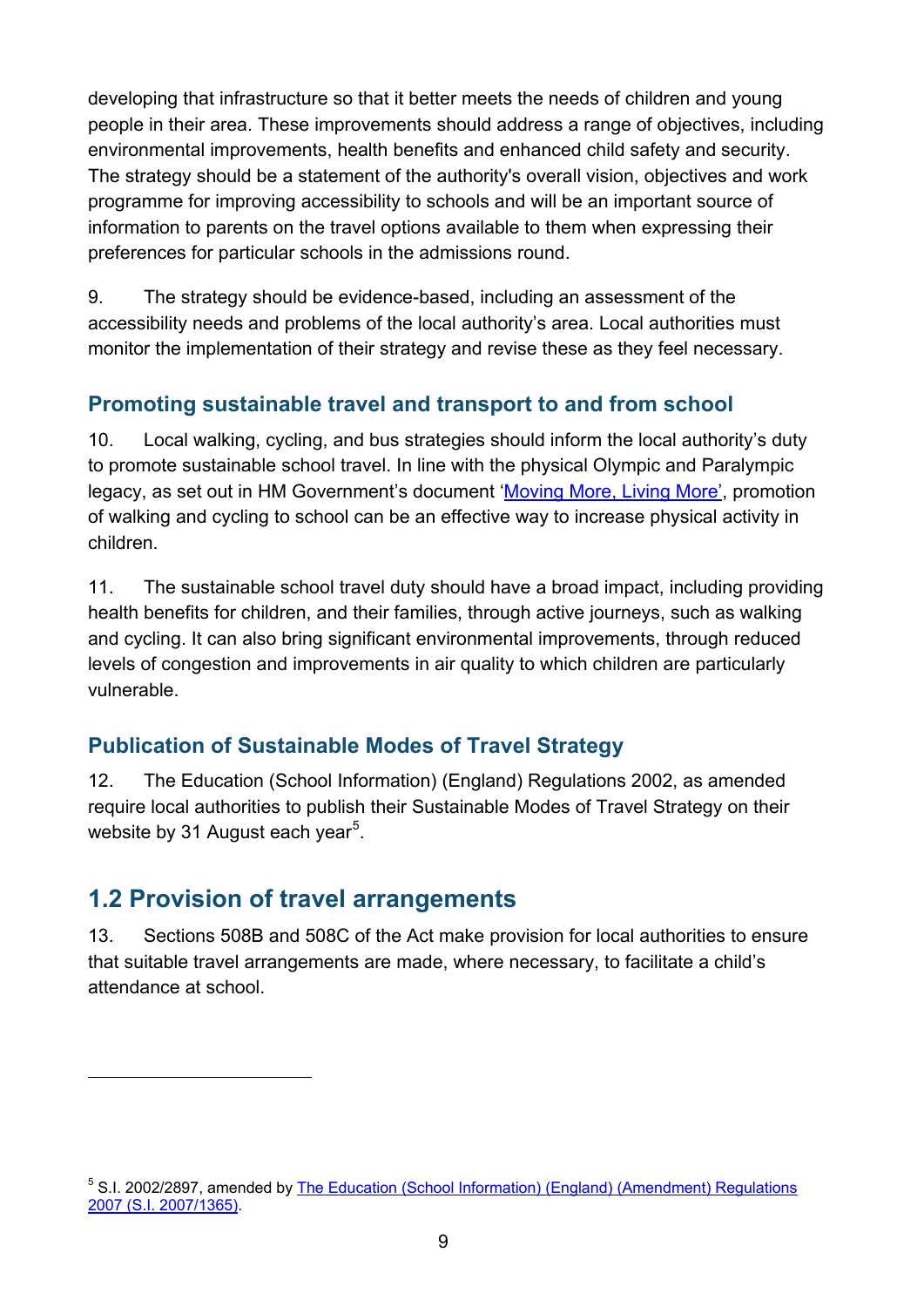14. These provisions apply to home<sup>[6](#page-8-3)</sup> to school travel arrangements, and vice versa<sup>[7](#page-9-3)</sup>. They do not relate to travel between educational institutions during the school day<sup>[8](#page-9-4)</sup>.

15. Parents are responsible for ensuring that their children attend school regularly. However, section 444(3B) of the Act provides that a parent will have a defence in law against a prosecution by a local authority for their child's non-attendance at school where the local authority has a duty to make travel arrangements in relation to the child under section 508B and has failed to discharge that duty.

# <span id="page-9-0"></span>**1.3 Provision of travel arrangements: Eligible children**

16. Section 508B of the Act deals with the duty on local authorities to make such travel arrangements as they consider necessary to facilitate attendance at school for eligible children. Schedule 35B of the Act defines eligible children – those categories of children of compulsory school age (5-16) in an authority's area for whom free travel arrangements will be required local authorities are required to:

### <span id="page-9-1"></span>**Statutory walking distances eligibility**

- provide free transport for all pupils of compulsory school age (5-16) if their nearest suitable school $9$  is:
	- beyond 2 miles (if below the age of 8); or
	- beyond 3 miles (if aged between 8 and 16)

### <span id="page-9-2"></span>**Special educational needs, a disability or mobility problems eligibility**

• make transport arrangements for all children who cannot reasonably be expected to walk to school because of their mobility problems or because of associated health and safety issues related to their special educational needs (SEN) or disability<sup>10</sup>. Eligibility, for such children should be assessed on an individual basis to identify their particular transport requirements. Usual

 $\overline{a}$ 

 $6$  A child's 'home' is the place where he/she is habitually and normally resident.

<span id="page-9-3"></span> $<sup>7</sup>$  Including to boarding provision, where applicable.</sup>

<span id="page-9-4"></span> $8$  When a dual placement is outlined on an EHC Plan or statement, a local authority should use its discretion to decide on how best to cater for this child's individual circumstances.

<span id="page-9-5"></span><sup>&</sup>lt;sup>9</sup> Taken to mean the nearest [qualifying school](#page-12-0) with places available that provides education appropriate to the age, ability and aptitude of the child, and any SEN that the child may have.

<span id="page-9-7"></span><span id="page-9-6"></span> $10$  As per Schedule 35 of The Act, disability is as defined in S.6 of EA 2010: a person has a disability if they have (a) a physical or mental impairment, and (b) that impairment has a substantial a long-term effect on the ability to carry out normal day-to-day activities. Therefore a chronic health condition may lead to eligibility under this definition.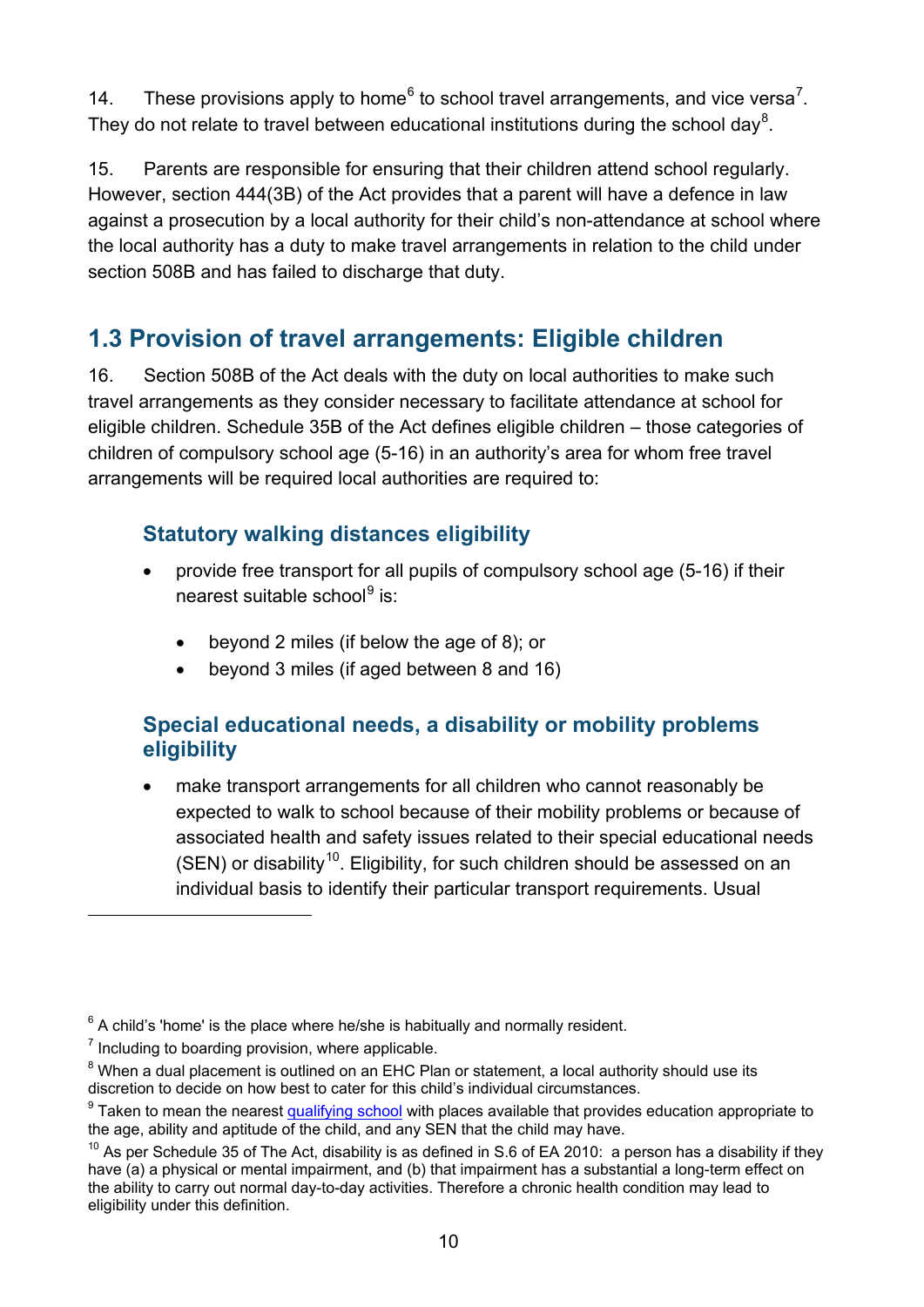transport requirements (e.g. the statutory walking distances) should not be considered when assessing the transport needs of children eligible due to SEN and/or disability.

### <span id="page-10-0"></span>**Unsafe route eligibility**

• make transport arrangements for all children who cannot reasonably be expected to walk to nearest suitable school because the nature of the route is deemed unsafe to walk  $11$ .

### <span id="page-10-1"></span>**Extended rights eligibility**

- provide free transport where pupils are entitled to free school meals or their parents are in receipt of maximum Working Tax Credit<sup>[12](#page-10-4)</sup> if:
	- the nearest suitable school is beyond 2 miles (for children over the age of 8 and under 11);
	- the school is between 2 and 6 miles (if aged 11-16 and there are not three or more suitable nearer schools);
	- the school is between 2 and 15 miles and is the nearest school preferred on the grounds of religion or belief (aged 11-16).

### <span id="page-10-2"></span>**Accompaniment**

17. In determining whether a child cannot reasonably be expected to walk for the purposes of 'special educational needs, a disability or mobility problems eligibility' or 'unsafe route eligibility', the local authority will need to consider whether the child could reasonably be expected to walk if accompanied and, if so, whether the child's parent can reasonably be expected to accompany the child. When considering whether a child's parent can reasonably be expected to accompany the child on the journey to school a range of factors may need to be taken into account, such as the age of the child and whether one would ordinarily expect a child of that age to be accompanied.

18. The general expectation is that a child will be accompanied by a parent where necessary, unless there is a good reason why it is not reasonable to expect the parent to do so.

<span id="page-10-3"></span>19. Local authorities should, however, promote and ensure equality of opportunity for disabled parents. For example, if a parent's disability prevents them from accompanying

 $\overline{a}$ 

<span id="page-10-5"></span><sup>&</sup>lt;sup>11</sup> Paragraphs 4 and 5 of Schedule 35B.

<span id="page-10-4"></span> $12$  Paragraphs 9-14 of Schedule 35B.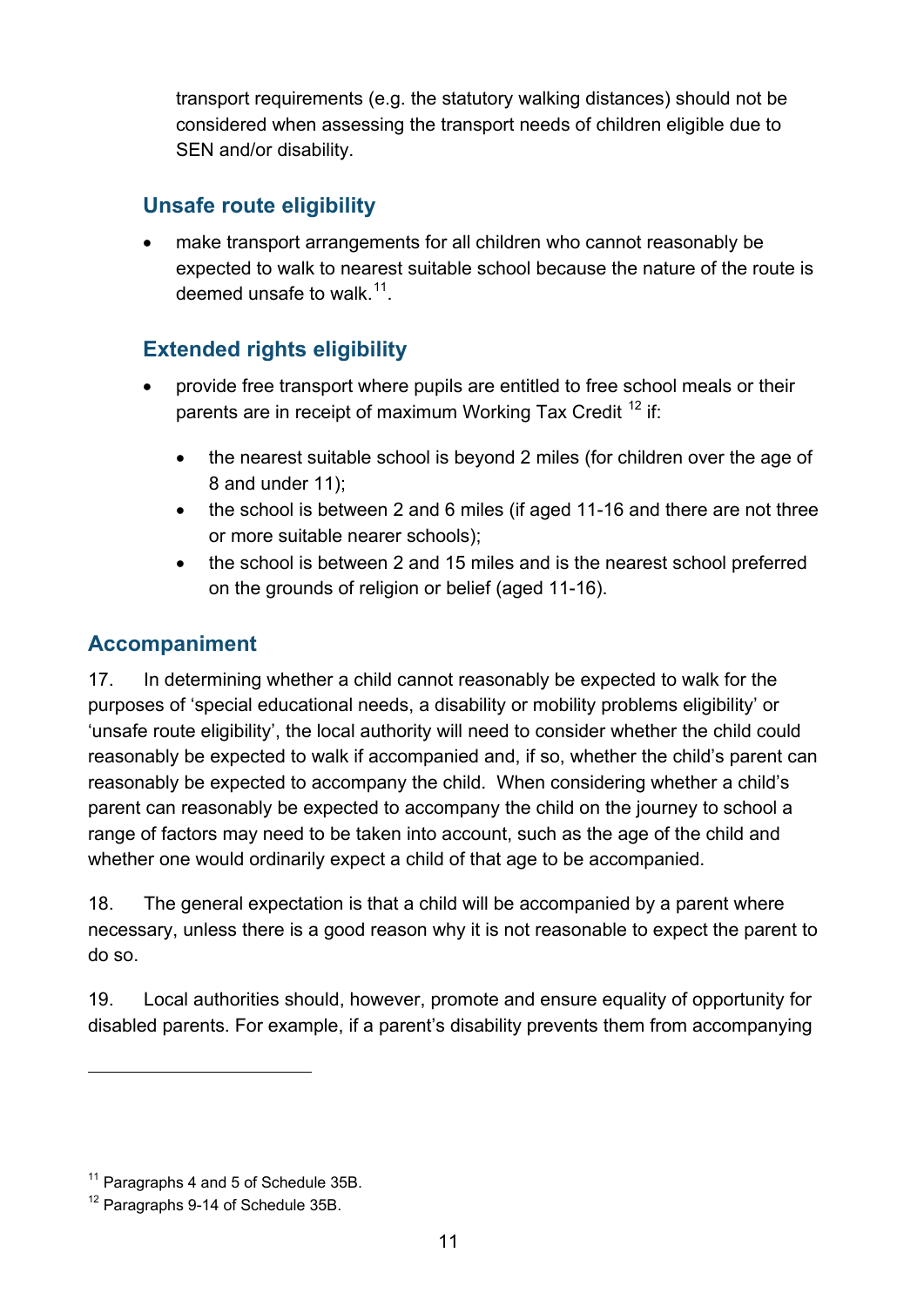their child along a walking route that would otherwise be considered unsafe without adult supervision, a reasonable adjustment might be to provide free home to school transport for the child in question.

### <span id="page-11-0"></span>**Assessing route safety**

20. Creating safe walking, cycling and travel routes and encouraging more pupils to walk and cycle to school is one of the best ways to reduce the need for transport and associated costs. In assessing safety, local authorities should consider a range of risks, such as: canals, rivers, ditches, speed of traffic and fields of vision for the pedestrian or motorist. An authority should also consider whether it is reasonable to expect the child's parent to accompany the child along a route which would otherwise be classified as [being unsafe.](#page-10-0)

21. Good practice shows that using local knowledge, coupled with modern IT tools, is essential when assessing existing walking routes and identifying potential new ones. Putting in place suitable new paths, pedestrian crossings and cycle lanes can improve safety, but minimal investment can also reap significant rewards. This might be something as simple as trimming overgrown hedges or preventing illegal parking. Making parents aware of safe walking routes and the time taken to assess them can help alleviate concerns and significantly increase the amount of pupils choosing to walk.

### <span id="page-11-1"></span>**Measurement of routes**

22. The measurement of the statutory walking distances is not necessarily the shortest distance by road. It is measured by the shortest route along which a child, accompanied as necessary, [may walk safely.](#page-10-3) As such, the route measured may include footpaths, bridleways, and other pathways, as well as recognised roads.

23. The 2 mile limit for extended rights should be measured in the same way as the statutory walking distances. However, the 6 mile upper limit to a choice of schools, and the 15 mile upper limit to a school preferred on grounds of religion or belief are not walking routes, and should therefore be measured along routes that are passable using a suitable motorised vehicle. In short, the upper limits should be measured along road routes.

### <span id="page-11-2"></span>**Timing of assessment of eligibility**

24. At the point when transport eligibility is considered, the prospect of being able to secure a place in an alternative (usually nearer) school must be a real one. For most cases this will be during the normal school admissions round when places are allocated. A smaller number of cases will need to be considered during the course of the school year e.g. as a result of families moving to a new area.

25. Where entitlement to extended travel rights has been established the department's opinion is that local authorities should consider the pupil to be eligible for the entirety of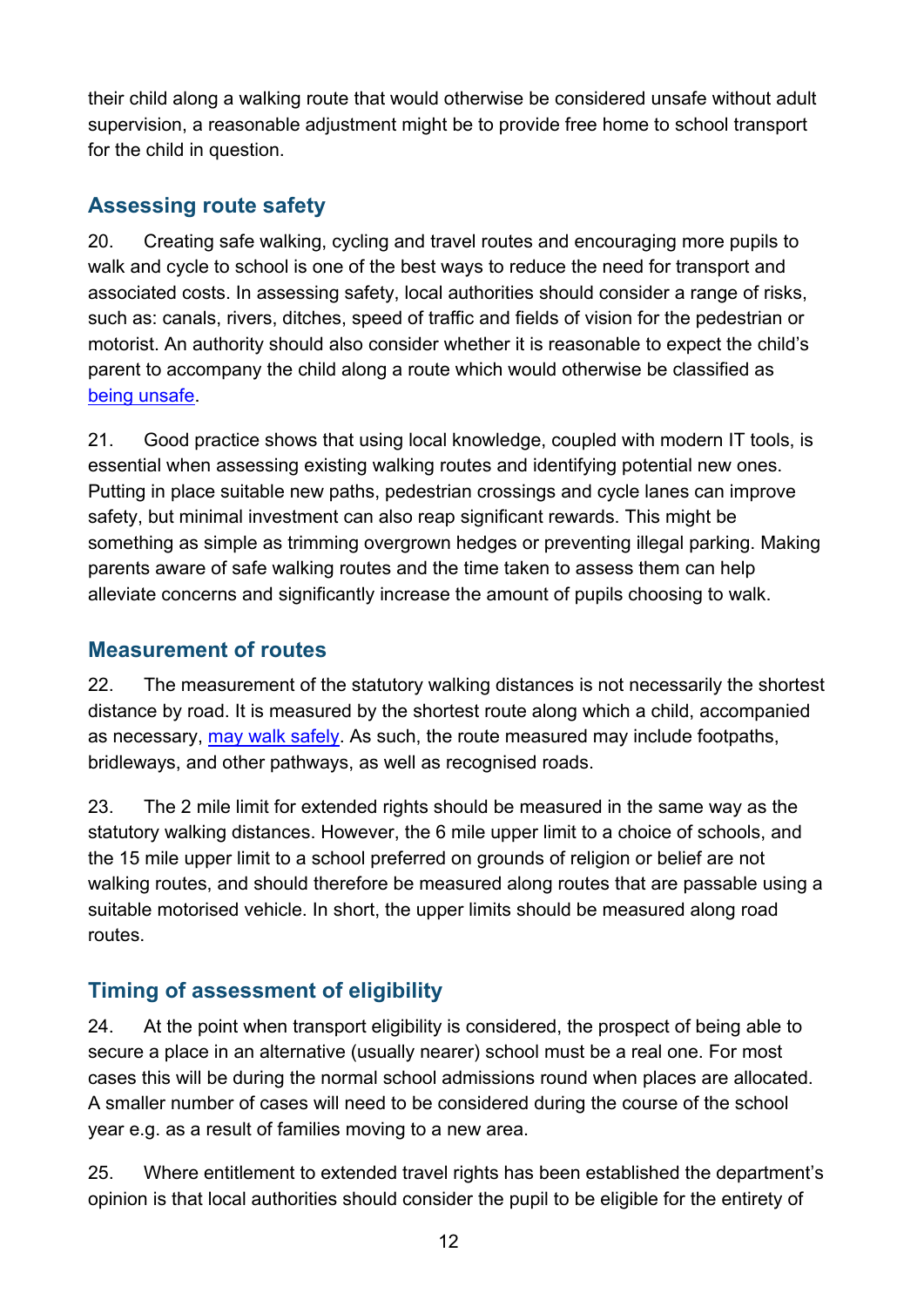the school year for which the assessment has been made. If a pupil ceases to be eligible any change to provision made by the local authority must be considered in the context of the potential impact on the child. Disruption to a child's education should be avoided.

26. Where a pupil is registered at a school, but is attending a place other than that school as a result of temporary exclusion, [eligibility for home to school travel](#page-9-0) will apply to the other place for the temporary period.

### <span id="page-12-0"></span>**Qualifying school**

27. The relevant educational establishment in relation to an eligible child will be either a qualifying school or the place, other than a school, where they are receiving education by virtue of arrangements made under section 19(1) of the Act<sup>[13](#page-10-5)</sup>.

28. Regulations<sup>[14](#page-12-2)</sup> clarify the entitlement for eligible children, a small number of whom may be registered at more than one educational establishment, e.g. children of no fixed abode might be registered at more than one school, and other children may be registered at a hospital school and another school, etc.

29. Qualifying schools are:

- community, foundation or voluntary schools;
- community or foundation special schools;
- non-maintained special schools;
- pupil referral units;
- maintained nursery schools; or
- city technology colleges (CTC), city colleges for the technology of the arts (CCTA) or academies, including free schools and University Technical Colleges  $(UTC)^{15}$  $(UTC)^{15}$  $(UTC)^{15}$ .

30. For children with SEN, an independent school can also be a qualifying school where this is named on the child's Education, Health and Care Plan (EHC Plan) or statement, or it is the nearest of two or more schools named.

### <span id="page-12-1"></span>**Travel arrangements made by the local authority or other bodies/persons**

31. Examples of other bodies or persons making travel arrangements might include: a parent consenting to use their car in return for a mileage allowance; a school or group of

 $\overline{a}$ 

<span id="page-12-2"></span><sup>14</sup> [The School Travel \(Pupils with Dual Registration\)\(England\) Regulations 2007](http://www.legislation.gov.uk/uksi/2007/1367/regulation/2/made) (S.I.2007/1367).

 $13$  Section 508B(10) of the Act.

<span id="page-12-3"></span><sup>&</sup>lt;sup>15</sup> Paragraph 15 of Schedule 35B.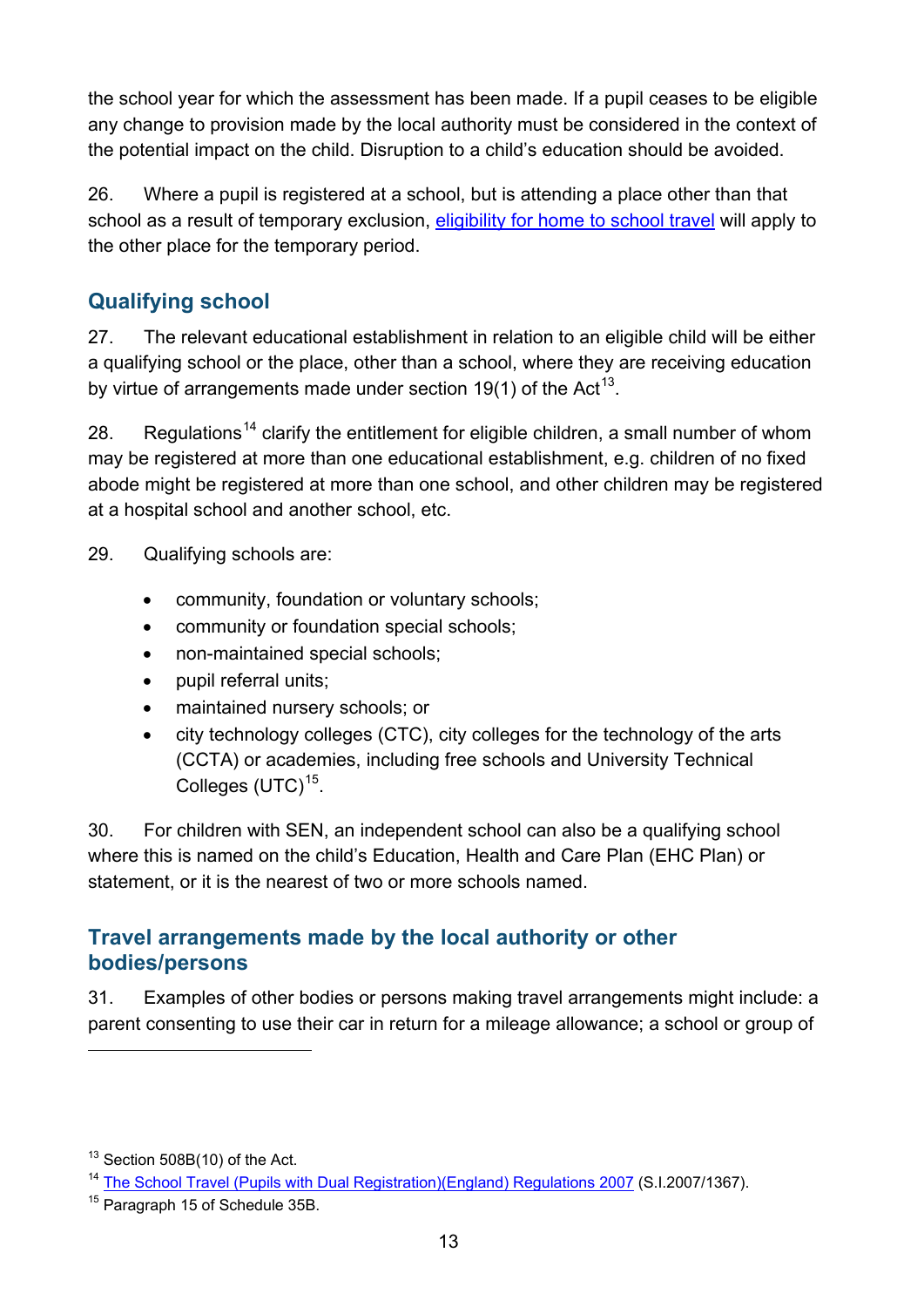schools reaching an agreement with a local authority to provide transport in minibuses owned by the school; or a transport authority providing free passes for all children on public transport. For example, in London, Transport for London provides free bus passes for all children under the age of 16. In many circumstances, London Boroughs may therefore not need to make any additional travel arrangements for children living in their area, particularly when eligibility would be through statutory walking distances or extended rights.

32. Subsection (4) of 508B and 508C of the Act list some of the travel and transport arrangements that may be made. These might include: provision of a seat on a bus or minibus provided by the local authority; provision of a seat in a taxi where more individualised arrangements are necessary; and provision of a pass for a public service bus, or other means of public transport.

33. On condition that the relevant parental consent has been obtained (annually or, if a child moves school, at that point too) by the local authority, a number of alternative arrangements might be considered to meet the local authority duty relating to travel arrangements. Examples include:

- a mileage allowance paid to a parent driving their eligible child to school in lieu of the local authority making arrangements for a taxi to transport the child;
- a cycling allowance paid by the local authority where the parent agreed for their child to cycle to and from school instead of catching a bus for, say a three mile journey; and
- local authority provision of a suitable escort to enable an eligible child with a disability to walk a short distance to school in safety, instead of making arrangements for a taxi to take them to and from school.

### <span id="page-13-0"></span>**Suitability of arrangements**

34. As a general guide, transport arrangements should not require a child to make several changes on public transport resulting in an unreasonably long journey time. Best practice suggests that the maximum each way length of journey for a child of primary school age to be 45 minutes and for secondary school age 75 minutes, but these should be regarded as the maximum. For children with SEN and/or disabilities, journeys may be more complex and a shorter journey time, although desirable, may not always be possible.

35. Consideration should also be given to the walking distance required in order to access public transport. The maximum distances will depend on a range of circumstances, including the age of the child, their individual needs and the nature of the routes they are expected to walk to the pick up or set down points and should try to be combined with the transport time when considering the overall duration of a journey. With regards to pick up points, local authorities may at their discretion use appropriate pick up points when making travel arrangements. For arrangements to be suitable, they must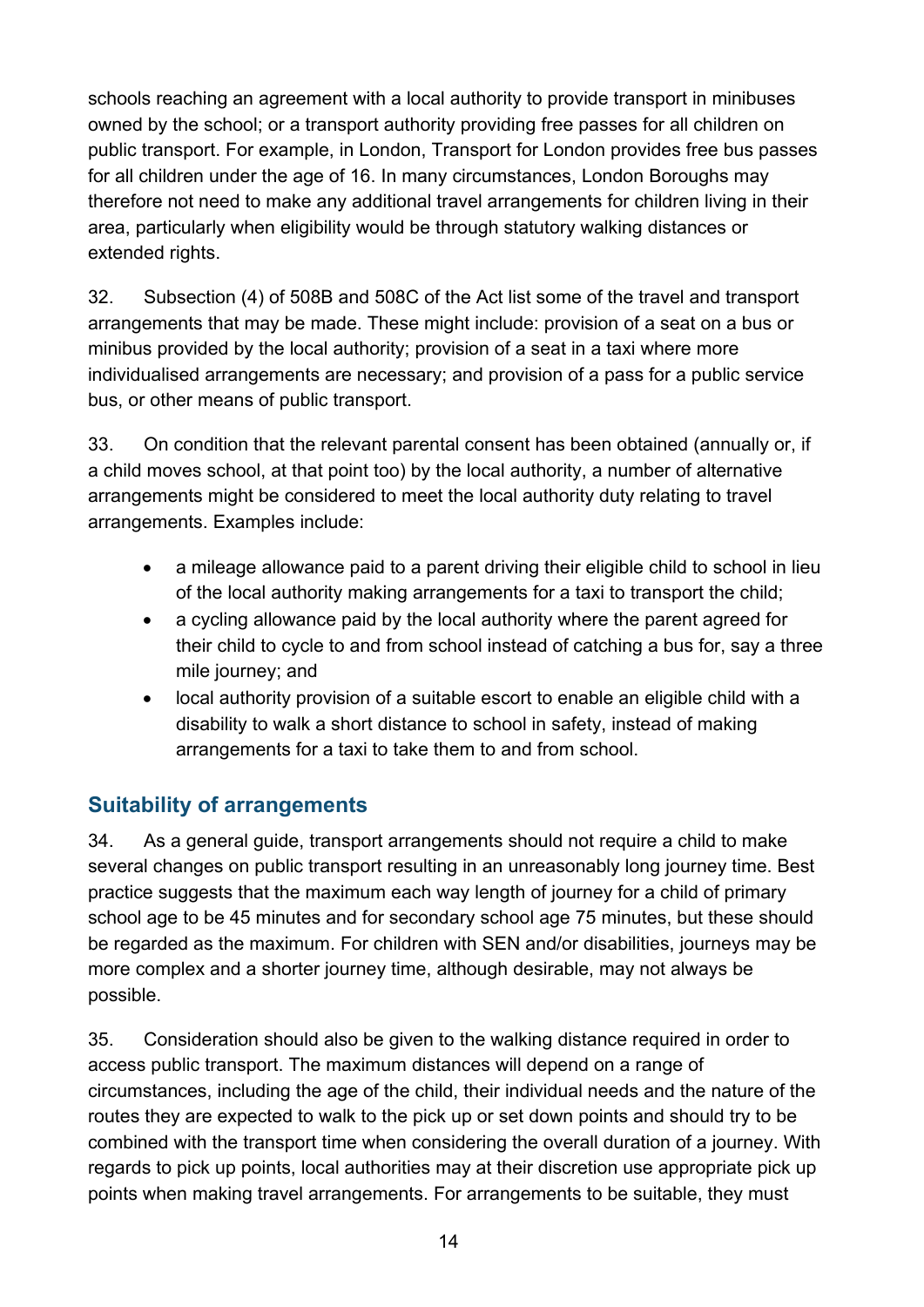also be safe and reasonably stress free, to enable the child to arrive at school ready for a day of study.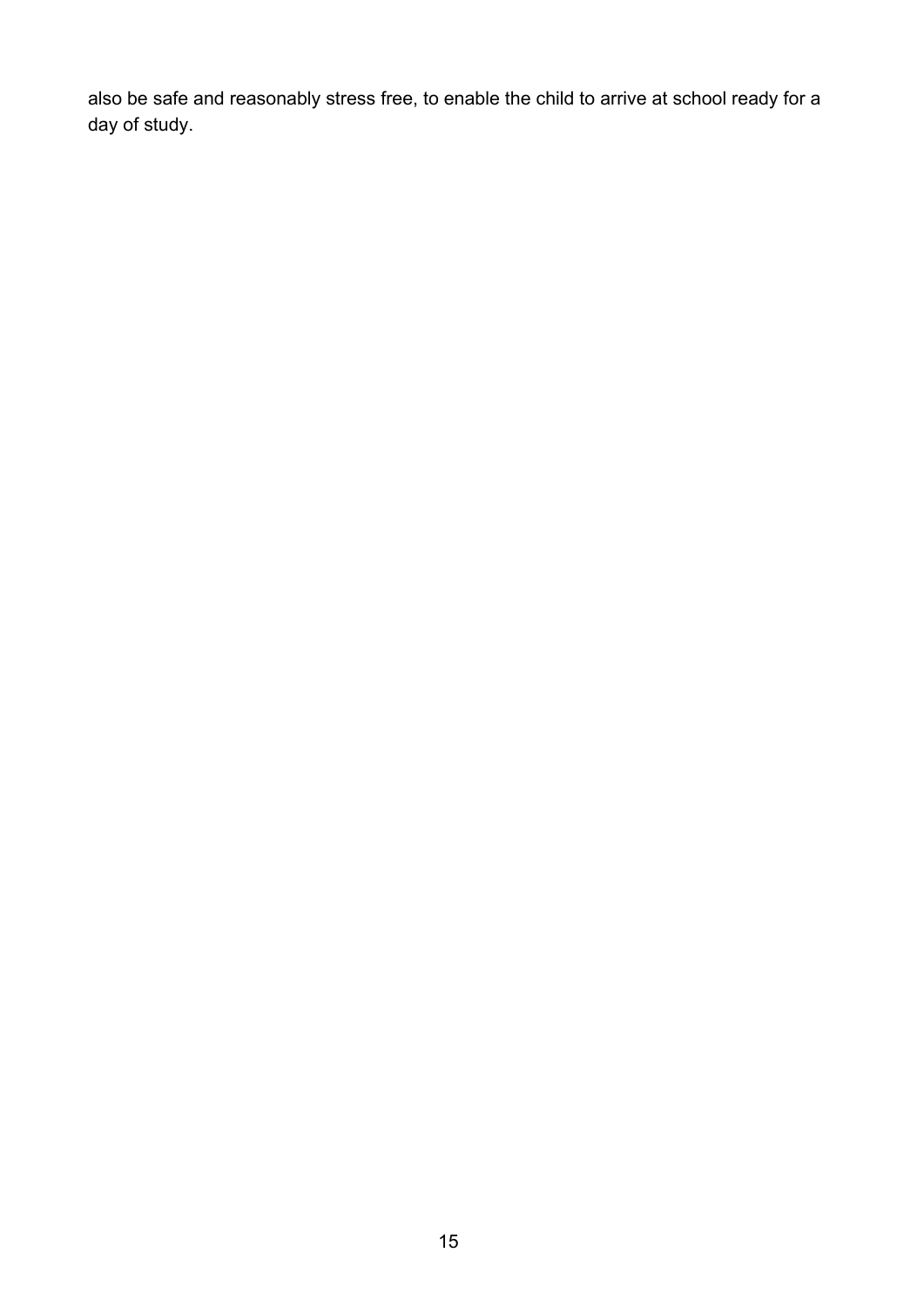# <span id="page-15-0"></span>**Part 2 - Discretionary Arrangements**

# <span id="page-15-1"></span>**Travel arrangements for other children**

36. Section 508C of the Act provides local authorities with discretionary powers to go beyond their statutory duties and provide transport for children who are not entitled to free transport. Charges can be made, or, as stated in Subsection (5) of 508C local authorities may also pay all or part of the reasonable travel expenses of children who have not had travel arrangements made either under the statutory duty placed on local authorities, or under their discretionary powers to make travel arrangements. Where charges are imposed, good practice suggests that children from low income groups (those not eligible for extended rights, either due to being just outside financial eligibility or live outside of the distance criteria and therefore not in receipt of free travel) should be exempt.

37. It is very much for the individual local authority to decide whether and how to apply this discretion as they are best placed to determine local needs and circumstances. It is recognised that local authorities will need to balance the demands for a broad range of discretionary travel against their budget priorities. While the department offers guidance, the final decision on any discretionary travel arrangements must rest with the individual local authority who should engage with parents and clearly communicate what support they can expect from the local authority.

# <span id="page-15-2"></span>**Religion or belief**

38. Many parents will choose to send their children to a school as near as possible to their home. However, some parents choose to send their children to a school with a particular ethos because they adhere to a particular faith, or belief. Local authorities need to respect parents' religious and philosophical convictions as to the education to be provided for their children<sup>16</sup>, give careful consideration to discrimination issues and seek legal opinion if they are unsure about the effect of their policies, before publishing them each year.

39. Under the European Convention on Human Rights (ECHR), parents do not enjoy a specific right to have their children educated at a school with a religious character or a secular school, or to have transport arrangements made by their local authority to and from any such school and the Equality Act 2010 (which places a duty on local authorities

 $\overline{a}$ 

<span id="page-15-3"></span><sup>&</sup>lt;sup>16</sup> Article 2 of the First Protocol.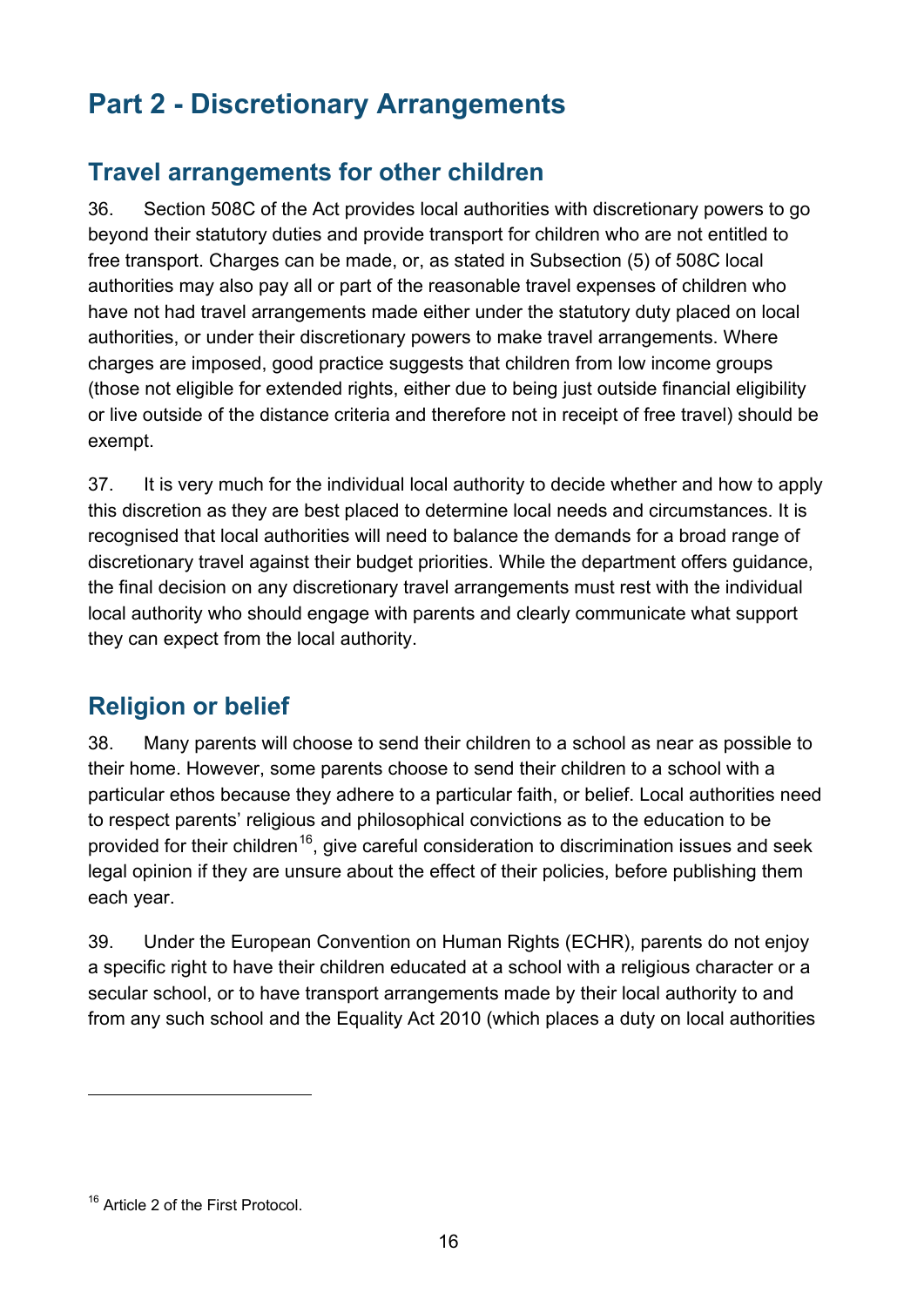not to discriminate against a person on the grounds of their religion or belief), does not apply to the exercise of an authority's functions in relation to transport<sup>[17](#page-15-3)</sup>.

40. However, the Secretary of State continues to attach importance to the opportunity that many parents have to choose a school or college in accordance with their religious or philosophical beliefs, and believes that wherever possible, local authorities should ensure that transport arrangements support the religious or philosophical preference parents express. In many cases these schools may be more distant and therefore the provision of transport and/or training, and the avoidance of unreasonable expenditure on travel are encouraged. However, the department appreciates that this may be incompatible, for example, on grounds of excessive journey length, or where the journey may have a detrimental impact on the child's education.

41. The Act places a duty on local authorities to make arrangements for secondary pupils from [low income](#page-10-1) backgrounds to attend the nearest school preferred on grounds of "religion or belief", where that school is between 2 and 15 miles from their home. Local authorities may wish to use their discretionary powers to extend transport arrangements beyond the extended rights duty and facilitate attendance at such schools. The Secretary of State expects local authorities to consider all possible options before they disturb well established arrangements, some of which have been associated with local agreements or understandings about the siting of such schools. Local authorities should pay particularly careful attention to the potential impact of any changes on low income families (those not eligible under extended rights) whose parents adhere to a particular faith or philosophy, and who have expressed a preference for a particular school because of their religious or philosophical beliefs.

42. Local authorities will need to be aware of their obligation not to discriminate under article 14 of ECHR. For example, where local authorities use their discretionary powers to make travel arrangements for children on the basis of their parents' religious beliefs to schools designated with a religious character, the equalities implications should be considered, to facilitate parents' who wish their children to be educated in accordance with their philosophical convictions.

 $\overline{a}$ 

<span id="page-16-0"></span> $17$  s31 of, and paragraph 11 of Schedule 3 to, the Equality Act 2010.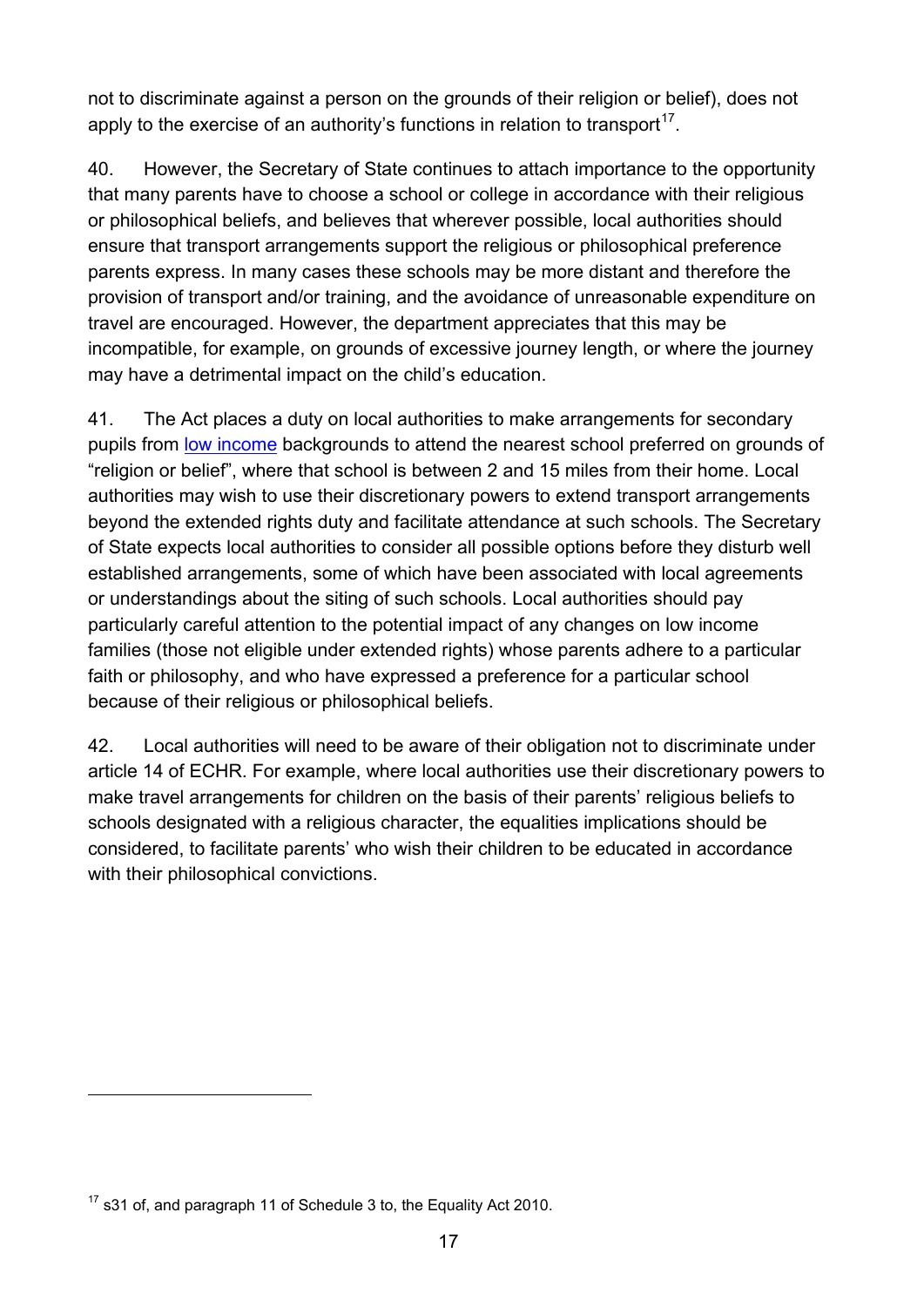# <span id="page-17-0"></span>**Part 3 - Transport Considerations**

# <span id="page-17-1"></span>**Safeguarding requirements**

43. It is the responsibility of the individual local authority to ensure the suitability of its employees and any contractors or their employees by undertaking the required safeguarding checks on those whose work or other involvement will bring them into contact with children, or more widely, vulnerable adults. This should include bus drivers, taxi drivers and escorts, as necessary. The Criminal Records Bureau (CRB) and the Independent Safeguarding Authority (ISA) have merged to become the [Disclosure and](https://www.gov.uk/disclosure-barring-service-check)  [Barring Service](https://www.gov.uk/disclosure-barring-service-check) (DBS). CRB checks are now called DBS checks. Please see [Further](#page-21-0)  [information.](#page-21-0)

# <span id="page-17-2"></span>**Training and Equalities**

44. All local authorities should ensure that all drivers and escorts taking pupils to and from school and related services have undertaken appropriate training, and that this is kept up to date. It is also considered good practice for those responsible for planning and managing school transport to have undertaken appropriate equality training. This training could consist of (but is not restricted to):

- an awareness of different types of disability including hidden disabilities;
- an awareness of what constitutes discrimination;
- training in the necessary skills to recognise, support and manage pupils with different types of disabilities, including hidden disabilities and certain behaviour that may be associated with such disabilities;
- training in the skills necessary to communicate appropriately with pupils with all types of different disabilities, including the hidden disabilities; and
- training in the implementation of health care protocols to cover emergency procedures.

# <span id="page-17-3"></span>**Bus safety considerations**

45. Buses and coaches used to take pupils to and from school are public service vehicles and, as such, are subject to specific legislation on safety standards. All coaches and minibuses carrying groups of children of 3 to 15 years of age on organised trips are required to be equipped with seat belts. The legal requirement to fit seat belts does not apply to other types of bus, including those on public service. These tend to travel relatively slowly, over short distances, with frequent stops. Schools or local authorities making arrangements for home to school transport are free to specify within their contracts that they will only accept vehicles fitted with seatbelts.

46. The [Public Service Vehicles \(Carrying Capacity\) Regulations 1984](http://www.legislation.gov.uk/uksi/1996/167/made) allow the option of three children under the age of 14 to occupy a bench seat designed for two adults on a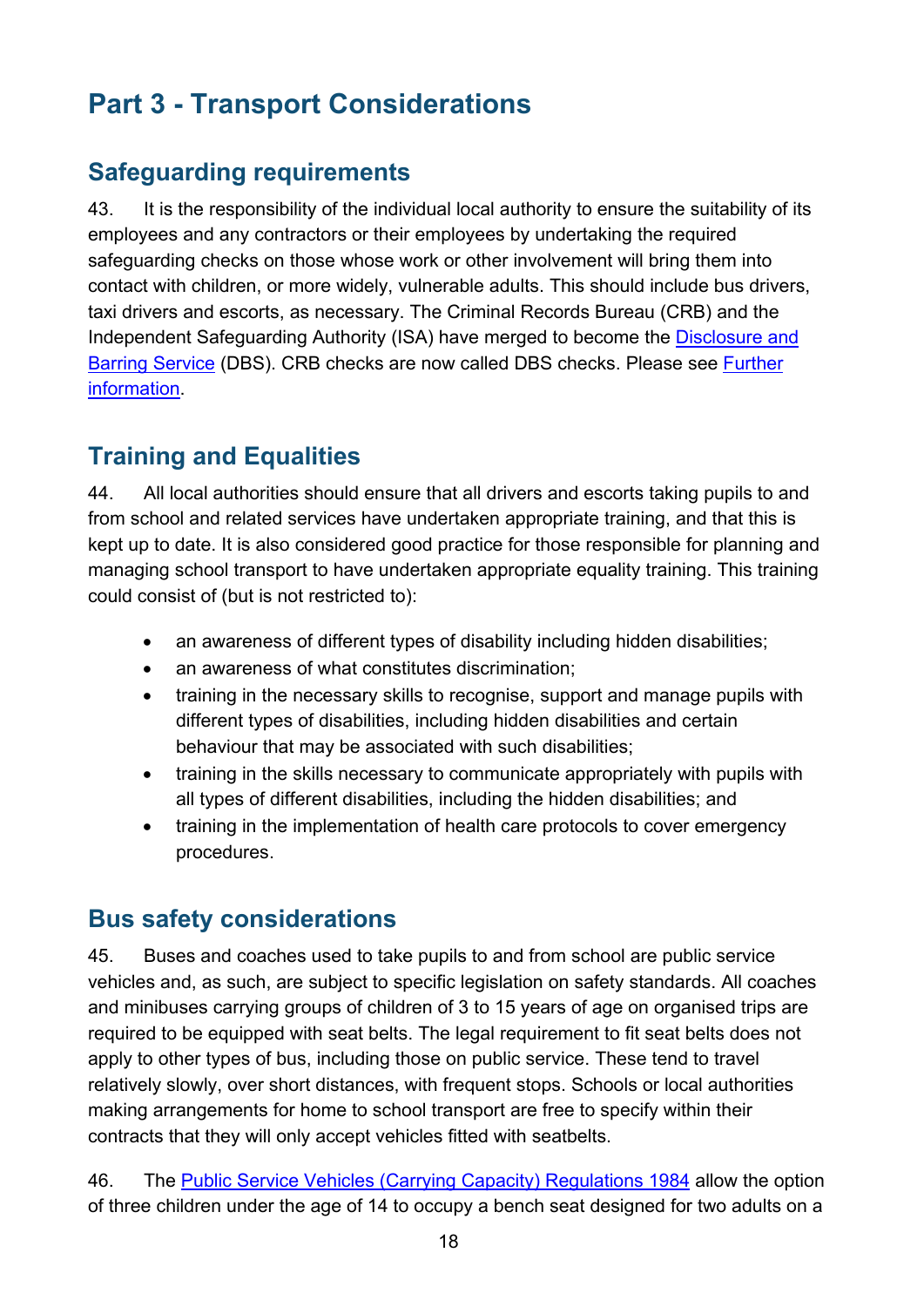service bus. Modern bus designs and seat belt requirements are reducing the circumstances in which this practice can be adopted and in the opinion of the Secretary of State, local authorities making arrangements for home to school travel should only make use of this concession on an exceptional basis.

### <span id="page-18-0"></span>**Poor behaviour on school buses/other modes of transport**

47. The department expects each school to promote appropriate standards of behaviour by pupils on their journey to and from school through rewarding positive behaviour and using sanctions to address poor behaviour. The EIA 2006 empowers headteachers to take action to address unacceptable behaviour even when this takes place outside the school premises and when pupils are not under the legal control of the school, but when it is reasonable to do so. In the department's view, this would include behaviour on school buses, or otherwise on the route to and from school, whether or not the pupils are in school uniform.

48. A number of local authorities have adopted a policy of withdrawing transport, either for a temporary period, or permanently for more serious or repeated cases of misbehaviour. Equally, the behaviour of pupils outside school can be considered as grounds for exclusion. This will be a matter of judgment for the Headteacher<sup>18</sup>. Local authorities might also consider that escorts are necessary to ensure safety of pupils on buses and can stipulate the provision of suitable escorts in their tender documents.

# <span id="page-18-1"></span>**Partnership**

 $\overline{a}$ 

49. The department strongly supports local authorities in developing cross-cutting approaches to home to school travel and transport. Relevant considerations would include sustainability, delivering value money and finding school and parent friendly solutions. This could be through strong partnerships between local authorities and academies, the use of Department for Transport policies and practices, such as Local Transport Plans and Local Sustainable Transport fund (see [Further information\)](#page-21-0) and partnership with parents, for example to allow them to top up transport costs through the payment of fees in order to maintain the provision.

50. Partnerships are strongly encouraged, particularly in rural areas, where the generally more limited transport services could disadvantage children<sup>19</sup>.

<span id="page-18-3"></span><sup>18</sup> <https://www.gov.uk/government/publications/school-exclusion>

<span id="page-18-2"></span> $19$  See Staffordshire County Council's approach to rural travel provision in case study at Annex 1.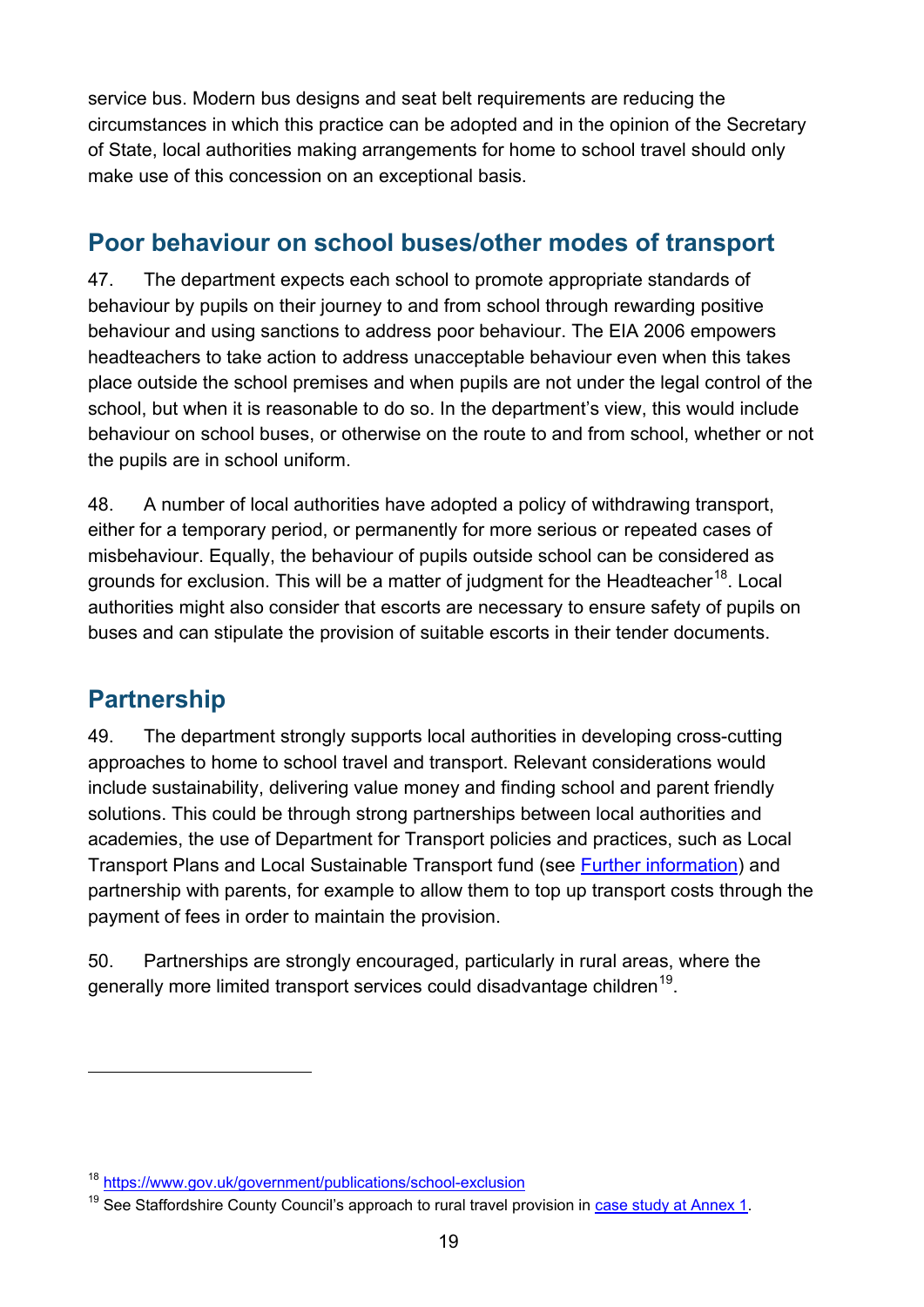# <span id="page-19-0"></span>**Part 4 – Policy Changes**

# <span id="page-19-1"></span>**Publication of general arrangements and policies**

51. Local authorities must publish general arrangements and policies in respect of home to school travel and transport for children of compulsory school age. This information should be clear, easy to understand and provide full information on the travel and transport arrangements. It should explain both statutory transport provision, and that provided on a discretionary basis. It should also set out clearly how parents can hold local authorities to account through their appeals processes. Local authorities should ideally integrate their Sustainable Modes of School Travel strategies into these policy statements, and publish them together.

# <span id="page-19-2"></span>**Policy Changes**

52. Local authorities should consult widely on any proposed changes to their local policies on school travel arrangements with all interested parties. Consultations should last for at least 28 working days during term time. This period should be extended to take account of any school holidays that may occur during the period of consultation.

53. Good practice suggests that the introduction of any such changes should be phased-in so that children who start under one set of transport arrangements continue to benefit from them until they either conclude their education at that school or choose to move to another school. Parents make school choices based on, amongst other things, the home to school transport arrangements for a particular school, and any changes might impact adversely on individual family budgets.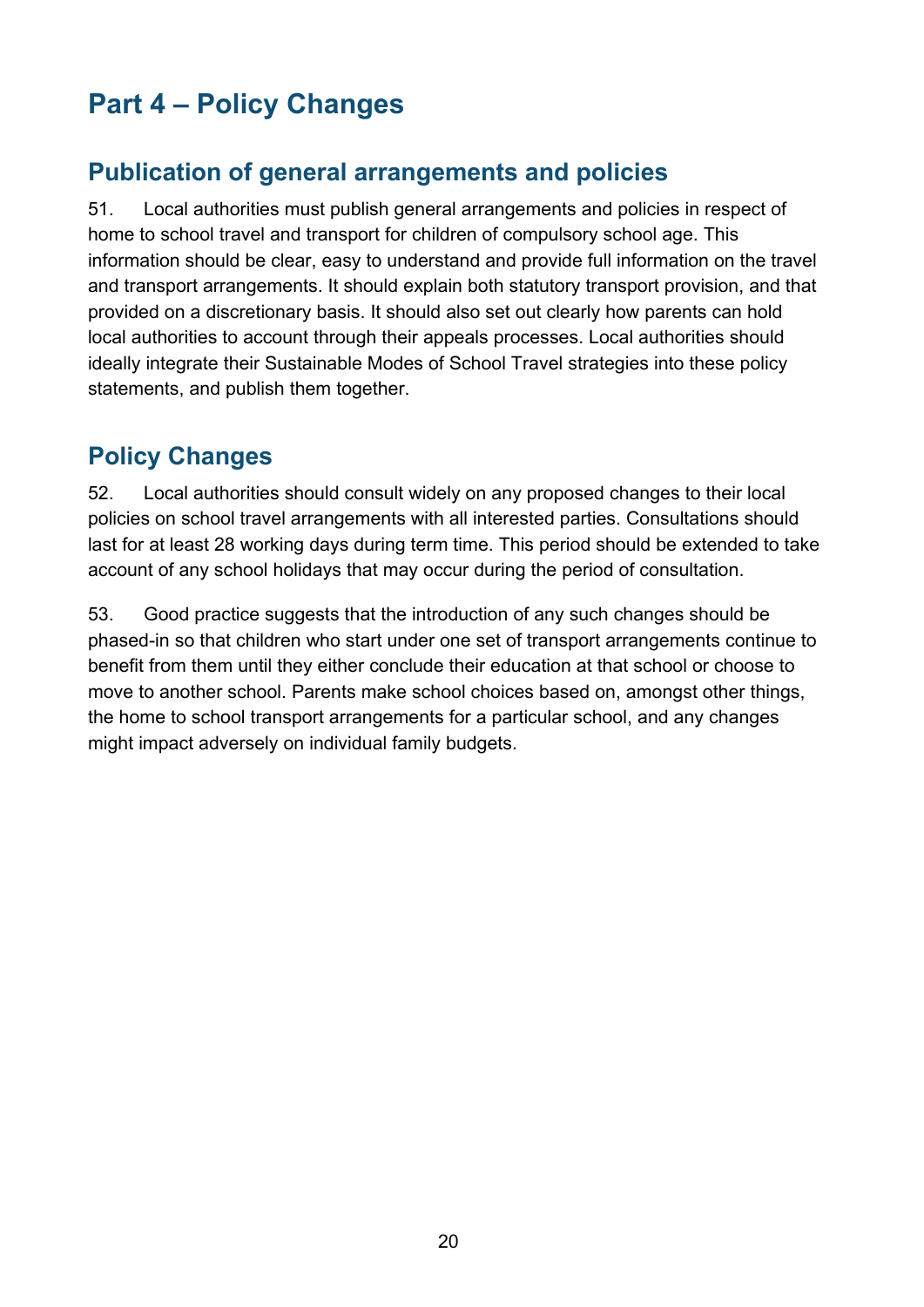# <span id="page-20-0"></span>**Part 5 - Appeals process**

54. Local authorities should have in place both complaints and appeals procedures for parents to follow should they have cause for complaint about the service, or wish to appeal about the eligibility of their child for travel support. The procedure should be published alongside the local authority travel policy statement. If an appellant considers that there has been a failure to comply with the procedural rules or if there are any other irregularities in the way an appeal was handled they may have a right to refer the matter to the Local Government Ombudsman. If an appellant considers the decision of the independent appeals panel to be flawed on public law grounds, they may apply for a judicial review.

55. In the past we have left it to local authorities to determine how their appeals procedures should operate in practice. However, in the interests of consistency and to be both clearer and more transparent, for both parents and local authorities, we have now set out a recommended review/appeals process in **Annex 2**.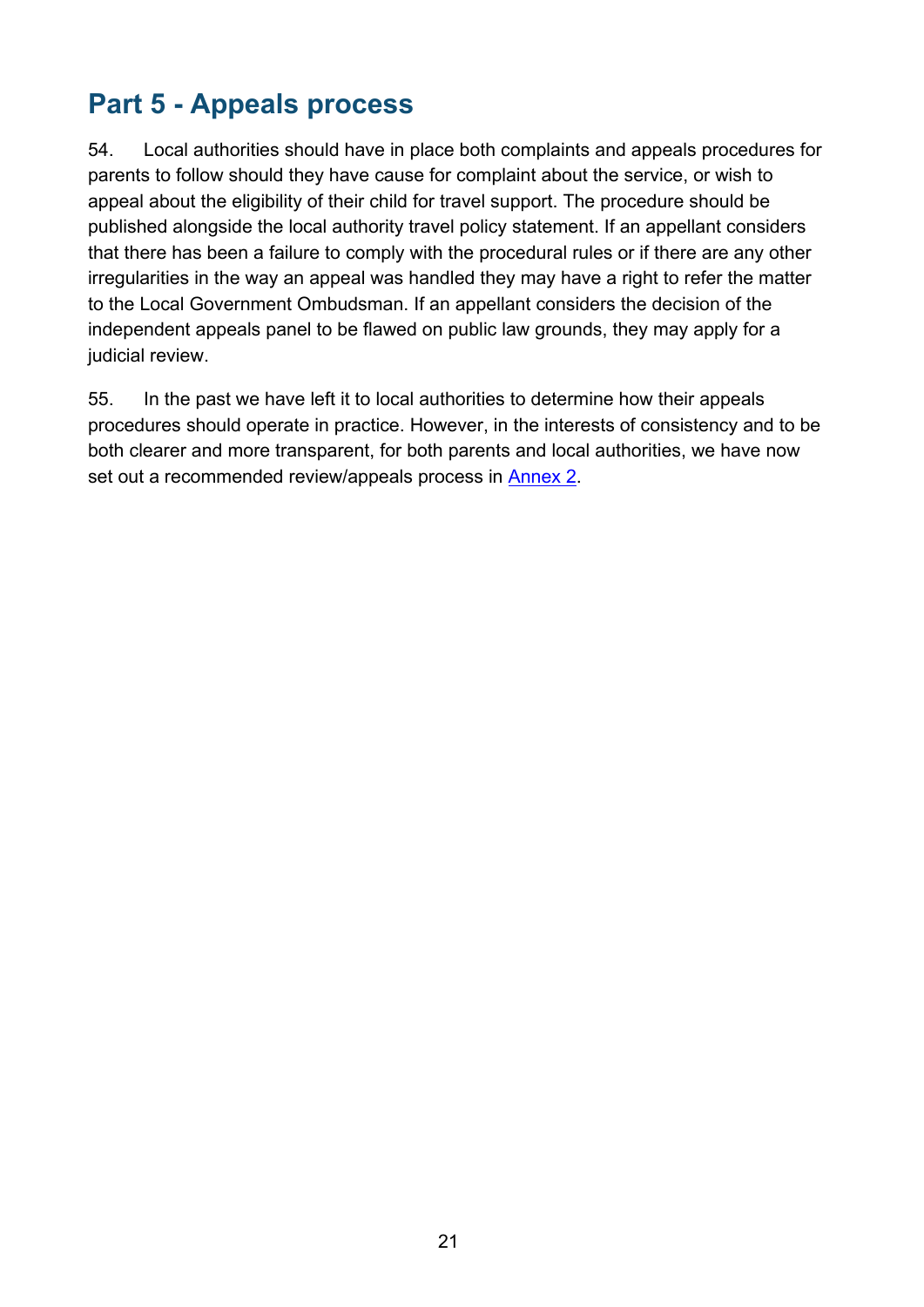# <span id="page-21-0"></span>**Further information**

# <span id="page-21-1"></span>**Post-16 transport**

Guidance relating to post-16 transport is available on the [department's website](https://www.gov.uk/government/publications/post-16-transport-to-education-and-training)

# <span id="page-21-2"></span>**Sustainable transport**

British Cycling is the national governing body for cycling and can provide advice on cycling to school and cycle training. More information is available at [www.britishcycling.org.uk](http://www.britishcycling.org.uk/)

Department for Transport funding is available to Local Highway Authorities and Schools Games Organiser Host Schools for the provision of Bikeability cycle training for school children in England. This will teach children to cycle safely, confidently and competently on the roads. More information is available here: [www.dft.gov.uk/bikeability/schools](http://www.dft.gov.uk/bikeability/schools)

The Department for Transport Local Sustainable Transport Fund was established to support authorities in delivering local economic growth whilst cutting carbon emissions from transport. Further information can be found at: <https://www.gov.uk/government/collections/local-sustainable-transport-fund>

Living Streets runs the national Walk to School campaign which reaches over 13 million people. The campaign successfully encourages and supports parents/carers and children to make walking to school part of their daily routine. More information is available on their website [www.livingstreets.org.uk](http://www.livingstreets.org.uk/)

Modeshift is the national sustainable travel organisation. Modeshift supports local authorities, schools, business and communities to increase levels of sustainable travel. More information is available on their website [www.modeshift.org.uk](http://www.modeshift.org.uk/)

Moving More, Living More is a document produced by the Department of Health which builds on the work already under way to help realise the aim of having a more physically active nation as part of the legacy from the London 2012 Olympic and Paralympic Games:

[https://www.gov.uk/government/uploads/system/uploads/attachment\\_data/file/279657/mo](https://www.gov.uk/government/uploads/system/uploads/attachment_data/file/279657/moving_living_more_inspired_2012.pdf) [ving\\_living\\_more\\_inspired\\_2012.pdf](https://www.gov.uk/government/uploads/system/uploads/attachment_data/file/279657/moving_living_more_inspired_2012.pdf)

Sustrans is the leading sustainable transport charity that provides practical advice that can be passed onto parents to increase confidence in walking and cycling. More information is available on their website: [www.sustrans.org.uk](http://www.sustrans.org.uk/)

# <span id="page-21-3"></span>**DBS (formerly CRB) employee suitability checks**

Further information about DBS checks (and who requires them or is eligible, for example bus drivers for designated home to school transport are eligible, whereas those driving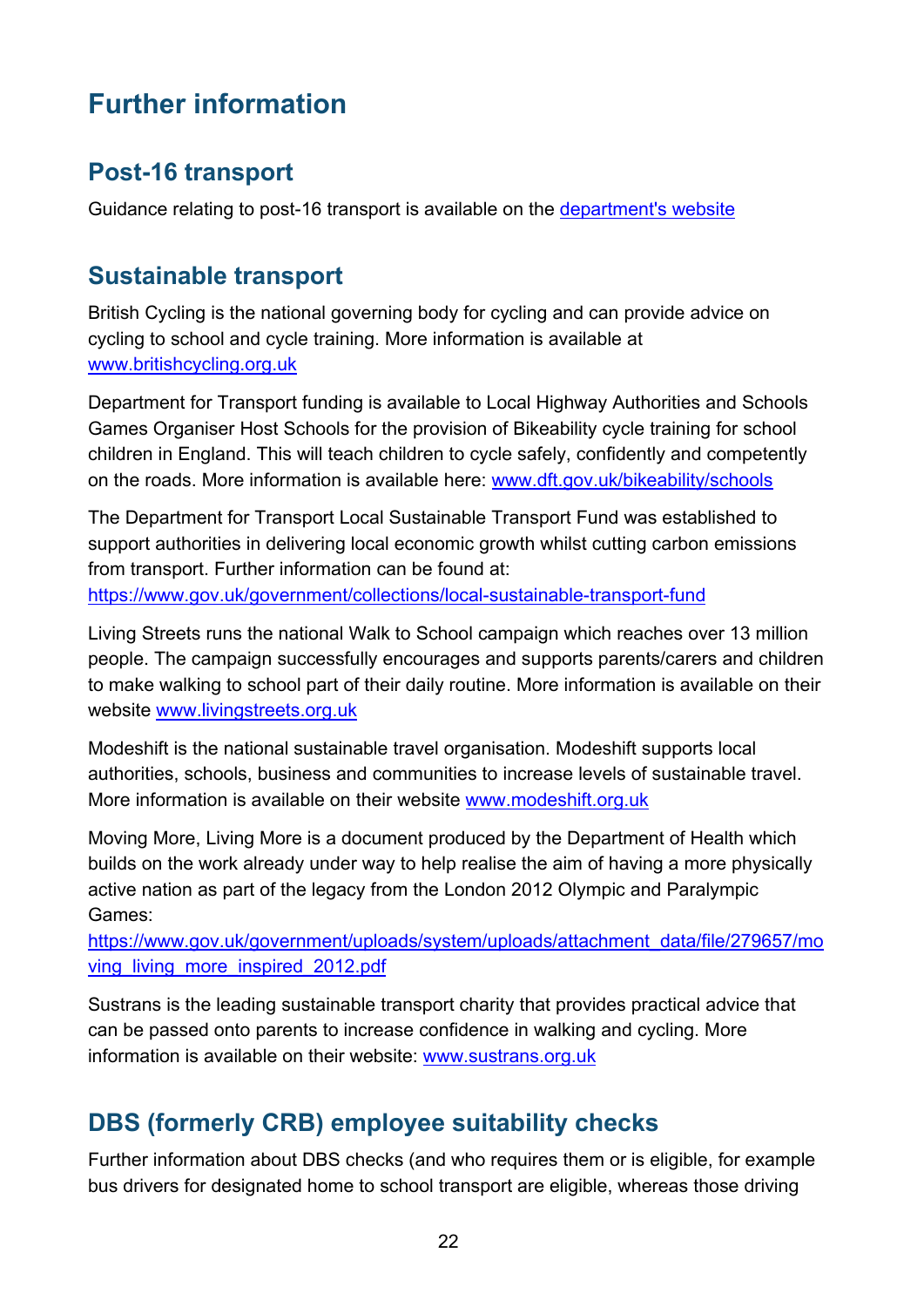public services are not) can be obtained from: [https://www.gov.uk/disclosure-barring](https://www.gov.uk/disclosure-barring-service-check)[service-check](https://www.gov.uk/disclosure-barring-service-check)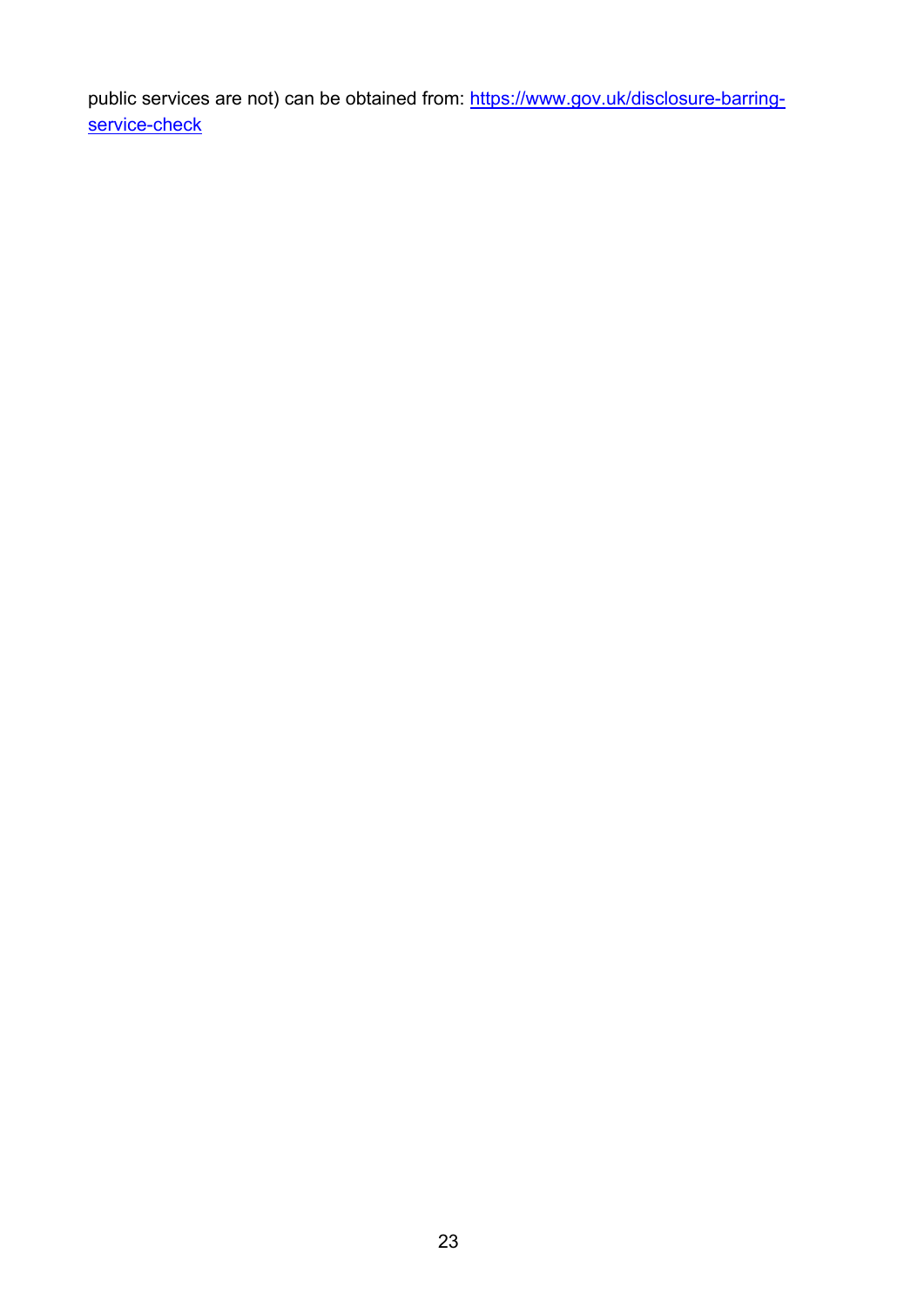# <span id="page-23-0"></span>**Definitions**

- Section 444(5) of the Act defines the statutory walking distances.
- Schedule 35B of the Act defines:
	- 'eligible children' (paragraphs 2-7 and 9-13);
	- 'qualifying school' (paragraph 15);
	- 'disabled child' (paragraph 15(4));
	- 'religion and belief' (paragraph 15(6)) and 509AD of the Act;
	- 'low income family' (paragraphs 9-14).
- Section 579 of the Act defines 'child'.
- Section 509AC of the Act defines 'compulsory school age'.
- The Equality Act 2010 defines 'religion or belief' for the purposes of this Act.
- The Children's and Families Act section 10 defines 'SEN'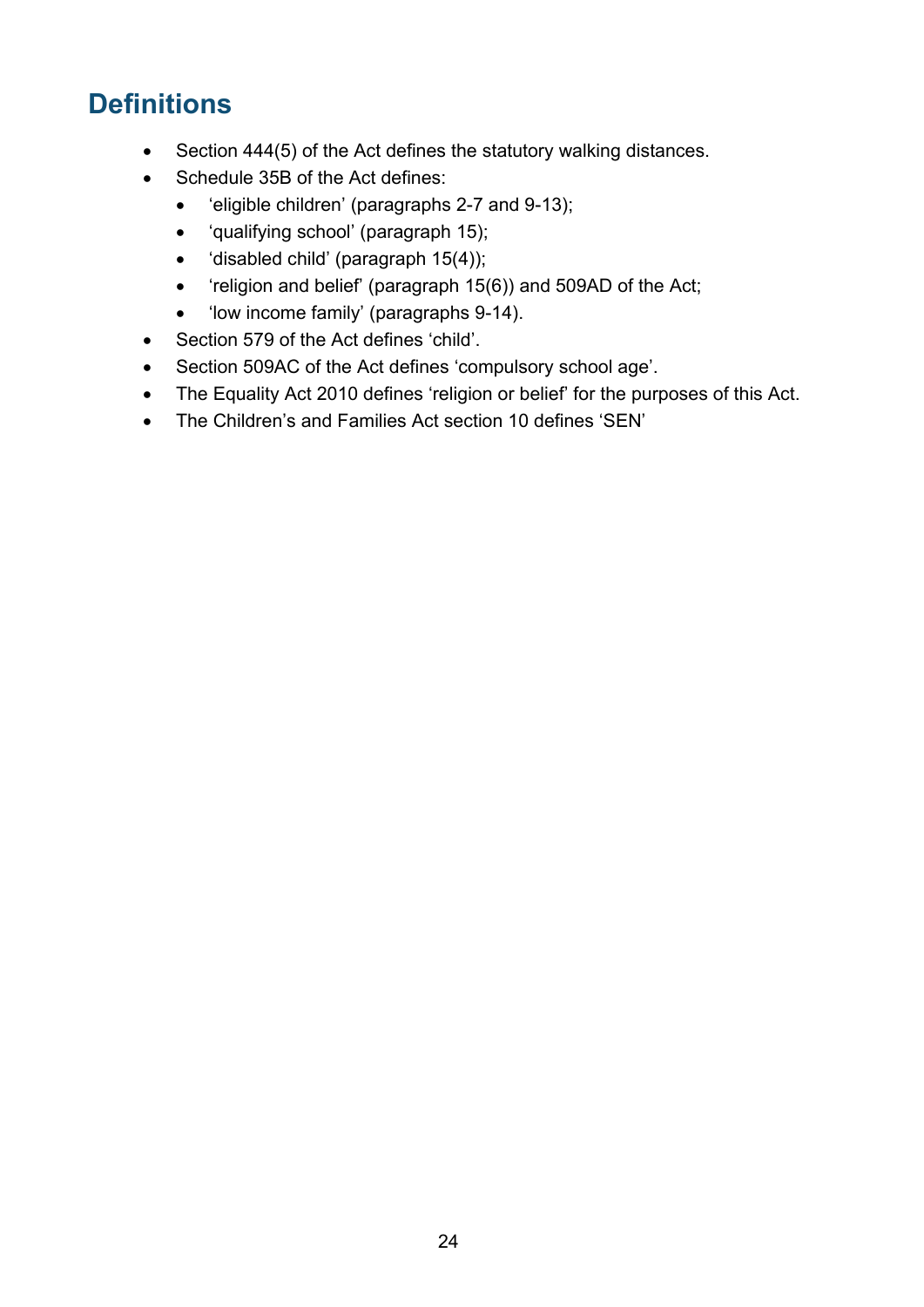# <span id="page-24-0"></span>**Key term Glossary**

- Home: A child's 'home' is the place where he/she is habitually and normally resident.
- Nearest suitable school: Taken to mean the nearest qualifying school with places available that provides education appropriate to the age, ability and aptitude of the child, and any SEN that the child may have.
- Parent: Reference to parent in this document should be equated to mean parent/carer/legal guardian.
- Philosophical Belief: For a philosophical "belief" to be worthy of protection, it must attain a certain level of cogency, seriousness, cohesion and importance; be worthy of respect in a democratic society; and not be incompatible with human dignity or the fundamental rights of the child. Examples of beliefs are humanism and atheism.
- Road routes: Reference to road route should be taken to mean a route passable by a motor vehicle, and could include distance covered on additional transport, e.g. via ferry.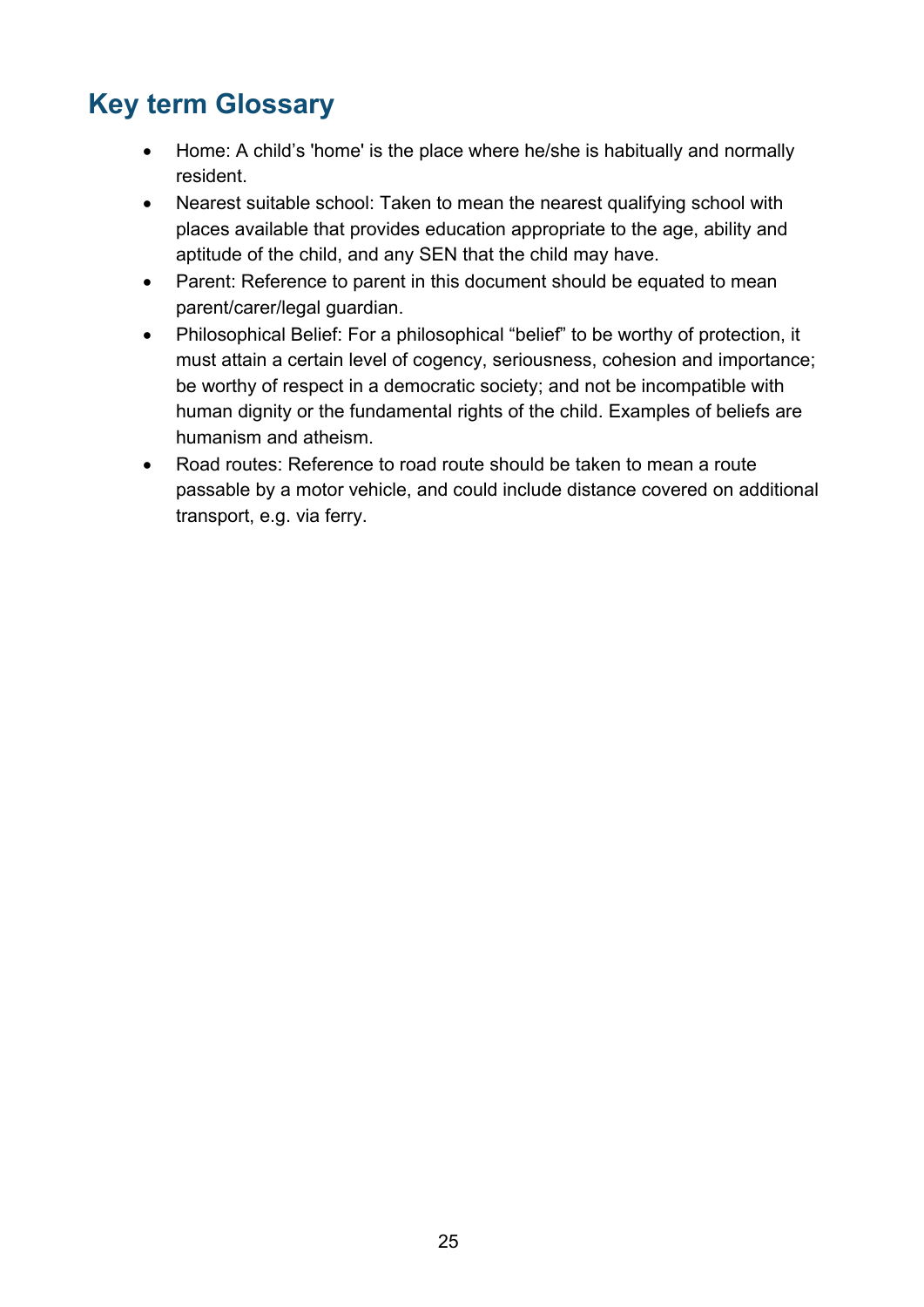# <span id="page-25-0"></span>**Annex 1: Case Studies**

# <span id="page-25-1"></span>**Sustainable travel**

Effective sustainable travel plans have wider benefits for a local area than simply improving access to schools and education. Evidence shows that school travel plans can have benefits ranging from increased road safety, to healthier, more alert and engaged pupils, to increasing independent travel and associated life skills for pupils with SEN. Enabling the increased use of sustainable modes of travel such as walking, cycling and the use of public transport has environmental benefits in reducing levels of noise, congestion and poor air quality - the latter of which children are particularly at risk to.

# <span id="page-25-2"></span>**Darlington Borough Council case study**

### <span id="page-25-3"></span>**Impact/benefits**

The data from 2011-12 indicates that on average, 7% of secondary school pupils are choosing to cycle to school. Before the Local Motion initiative began, this figure stood at just 1%.

### <span id="page-25-4"></span>**Details of the approach**

Darlington Borough Council has encouraged a modal shift away from the car to more sustainable modes under the brand 'Local Motion'. The Local Sustainable Transport Fund has provided funding for the continuation of this project since 2011. It ensures that schools, young people and their families receive relevant information, to enable them to choose sustainable travel options to get to and from school.

### <span id="page-25-5"></span>**How was the change made?**

The whole schools package is underpinned by the Modeshift STARS online accreditation scheme which recognises and rewards each school's commitment to promoting sustainable travel. All Darlington schools must engage with Modeshift STARS in order to access other support and resources from the Local Motion project.

A new Year 6 Transition Programme has been introduced to help pupils and their parents make informed choices about sustainable travel options to the secondary school they will be attending.

All Darlington secondary schools have converted to academy status, but have continued to engage with the Local Motion programme and continue to support sustainable travel.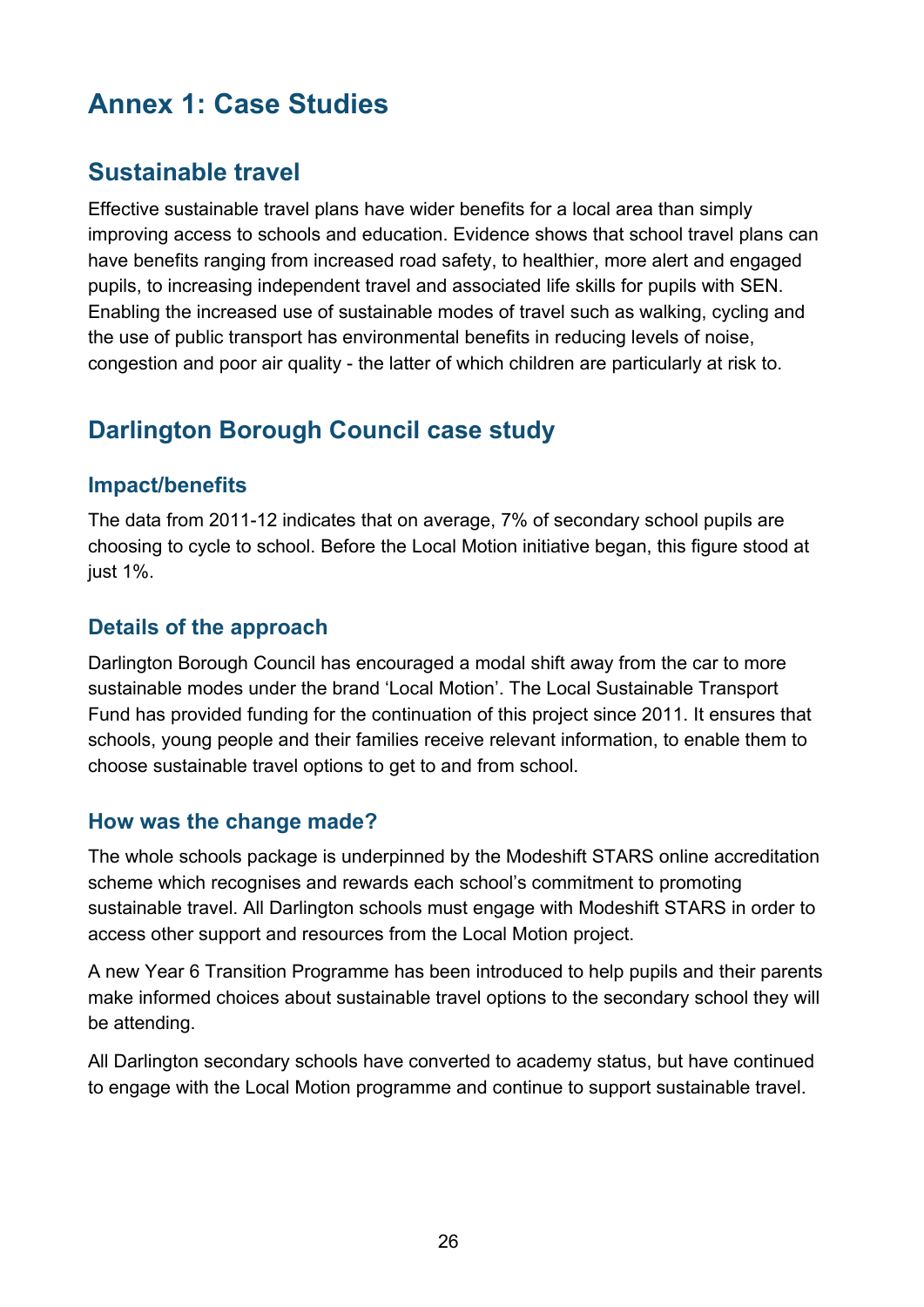### <span id="page-26-0"></span>**Advice for other LAs contemplating such an initiative**

The Local Motion Transition encourages families to start thinking about how they are going to travel to secondary school long before they start at the school, to avoid relying on private cars.

For further information please email Louise Neale: [louise.neale@darlington.gov.uk](mailto:louise.neale@darlington.gov.uk)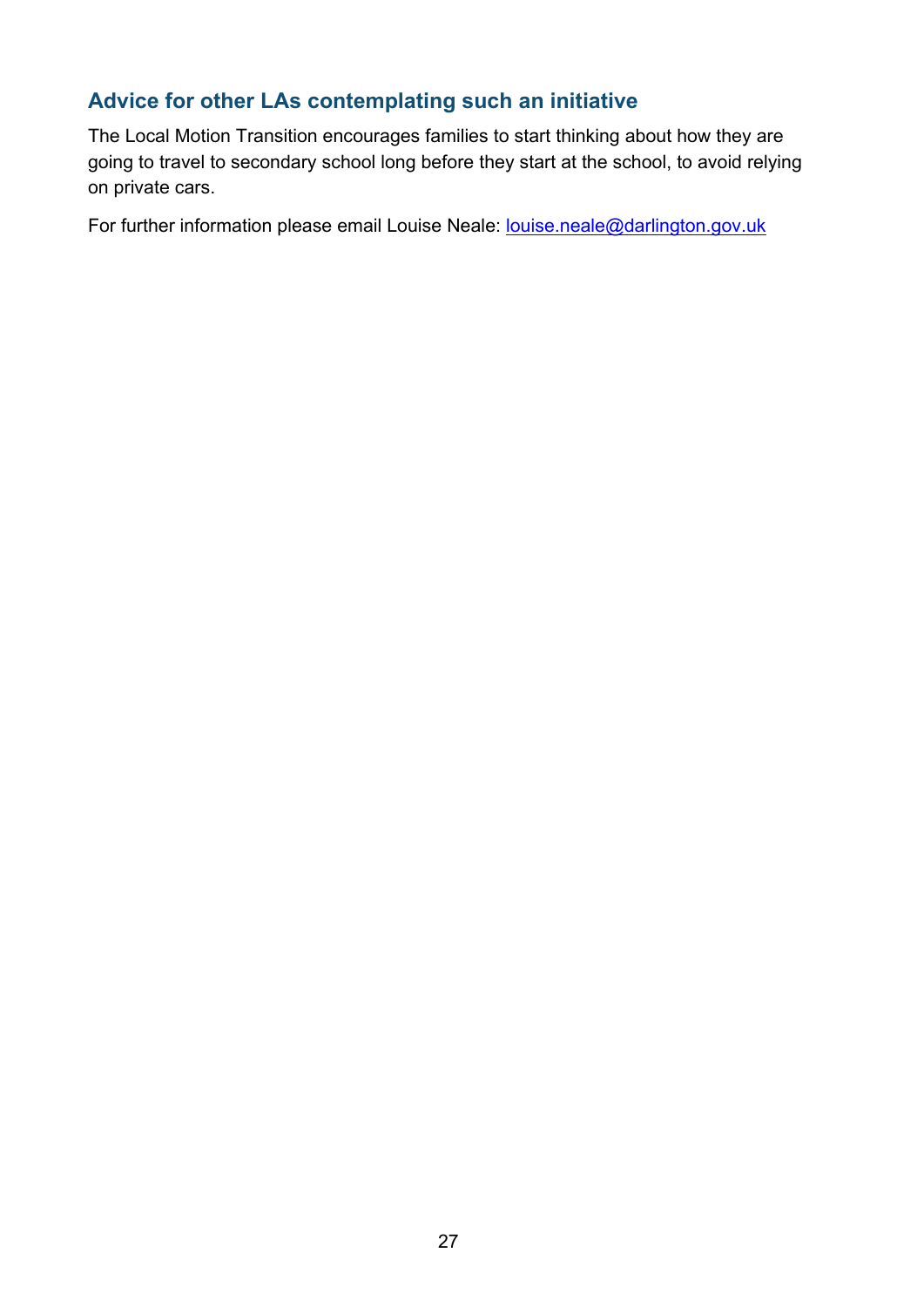# <span id="page-27-0"></span>**Stoke-on-Trent case study**

### <span id="page-27-1"></span>**Impact/benefits**

After just one year of Sustrans' engagement (2013/14) regular cycling amongst pupils (once or twice a week or more) increased from 8.5% to 12.7% and those regularly being driven (once or twice a week or more) decreased from 49.9% to 45.3%. This is helping to reduce the impact of congestion from education travel which is estimated to cost £2.6m per year.

### <span id="page-27-2"></span>**Details of the approach**

Stoke is one of eight partner local authorities in the Access to Education (A2E) programme, led by Devon County Council and coordinated by Sustrans. It is funded by the Local Sustainable Transport Fund.

Using locally-tailored packages Sustrans provide a real alternative to the car for trips to schools, colleges and universities, reducing congestion, improving journey reliability and boosting local economies.

### <span id="page-27-3"></span>**How was the change made?**

- Intensive engagement from two Sustrans officers working with 21 primary and seven secondary schools
- Provision of 'Access to Bikes School Hubs' shipping containers that contain 15 bikes, helmets, hi-viz jackets, pumps, locks, lights and maintenance tools placed in nine schools
- Installation of cycle parking and scooter pods at schools
- A programme of highway safety improvements, including new crossings and off-road cycle access links from residential areas to schools

### <span id="page-27-4"></span>**Advice for other LAs contemplating such an initiative**

Schools need to have intensive support over an extended period of time which would include building the skills, knowledge and confidence of 'champions' to deliver the ongoing work. The Sustrans School Mark, an accreditation scheme which recognises and supports schools' excellence in active and sustainable travel, provides a framework to drive this forward.

For further information please email Allan Williams: [allan.williams@sustrans.org.uk](mailto:allan.williams@sustrans.org.uk)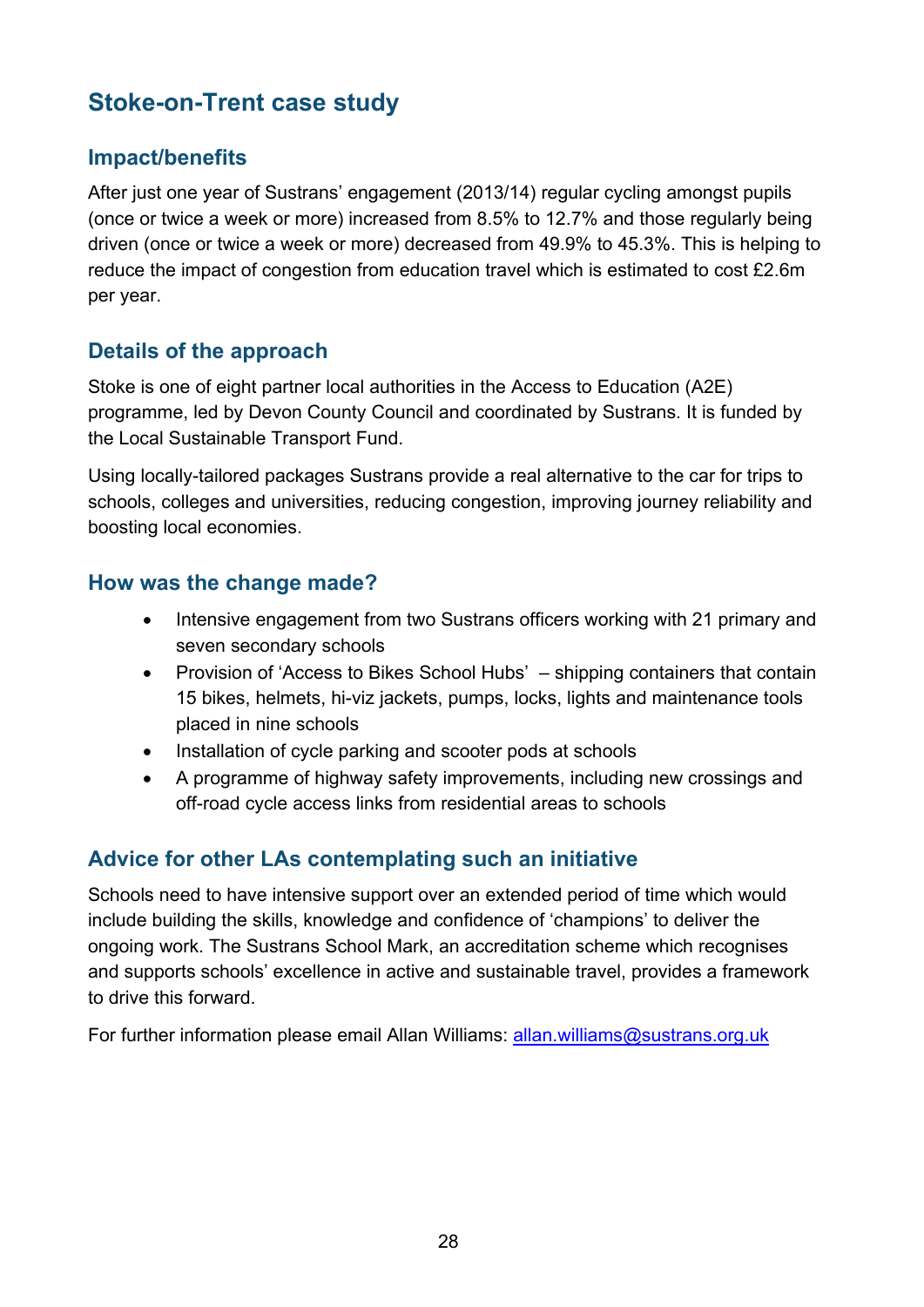# <span id="page-28-0"></span>**Home to school travel assistance for pupils with SEN or disabilities**

Research indicates that there can be significant short and long term benefits in the application of independent travel training for pupils with special educational needs or disabilities. The training given can result in savings to transport budgets in the short term, but can also provide longer term benefits to the individual in terms of a skill for life that might lead to greater social inclusion and employment prospects.

### <span id="page-28-1"></span>**Coventry City Council case study**

#### <span id="page-28-2"></span>**Impact/savings achieved**

As a result of this initiative and tighter control and work to secure efficiencies in the operation of the home to school travel assistance programme the Council made £326k savings in 2011/12. The savings made in 2012/13 equated to £374k which includes the reductions in expenditure on home to school escorts. The total reduction over the 2 years is a 19% fall in expenditure.

### <span id="page-28-3"></span>**Details of the new approach**

Successful work has been undertaken to provide independent travel training for secondary aged pupils and the provision of personal transport budgets to the parents of pupils in special schools. This has enabled young people to become more independent and given them valuable skills for life, as well as securing a reduction in spending for the Council.

### <span id="page-28-4"></span>**How was the change made?**

Impower Consultancy was commissioned to identify potential efficiencies. Focus groups of parents of pupils with SEN or disabilities were formed to seek views and identify new ways of working. Two key work streams were then established to take forward the provision of Independent Travel Training and Personal Transport Budgets (PTBs).

Two travel trainers now focus their work on school aged pupils, to help them improve their independence skills. This also reduces the number of adults needing training in subsequent years.

The Council also developed a scheme to offer PTBs to parents. The funding was high enough to incentivise parents, while being low enough to deliver savings for the Council. This was piloted in one school initially and then rolled out across all the special schools.

### <span id="page-28-5"></span>**Advice for other LAs implementing the change**

Special school headteachers are fully involved in this initiative and they help identify suitable young people to undertake training.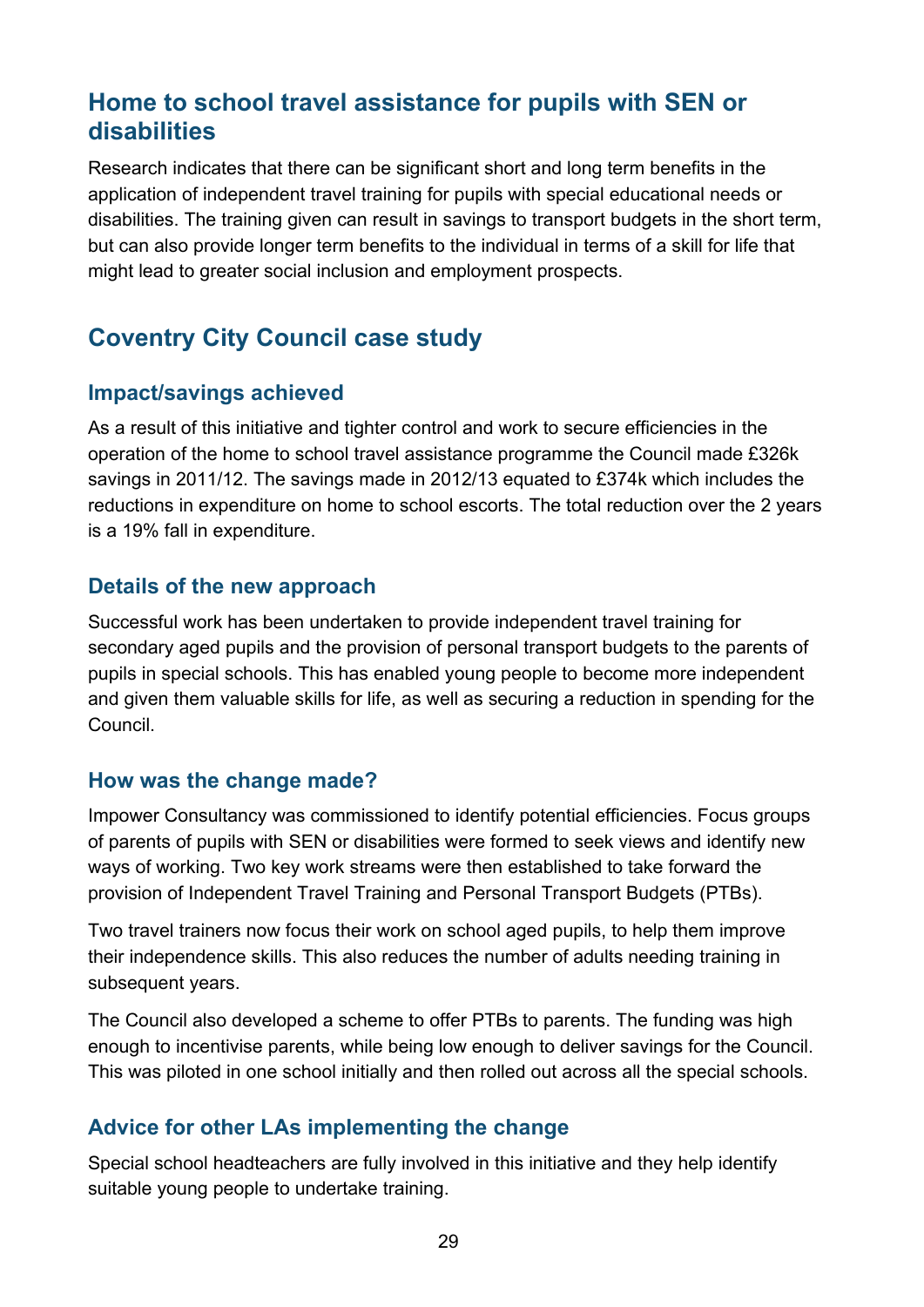Contacting parents by telephone was resource intensive, but very positive in terms of fully explaining the benefits and options. PTBs are voluntary, tailored and nonprescriptive. The attendance and punctuality of pupils with a PTB is monitored. Beyond this there is no prescription and parents are not asked to account for expenditure.

For further information please email Marian Simpson: [marian.simpson@coventry.gov.uk](mailto:marian.simpson@coventry.gov.uk)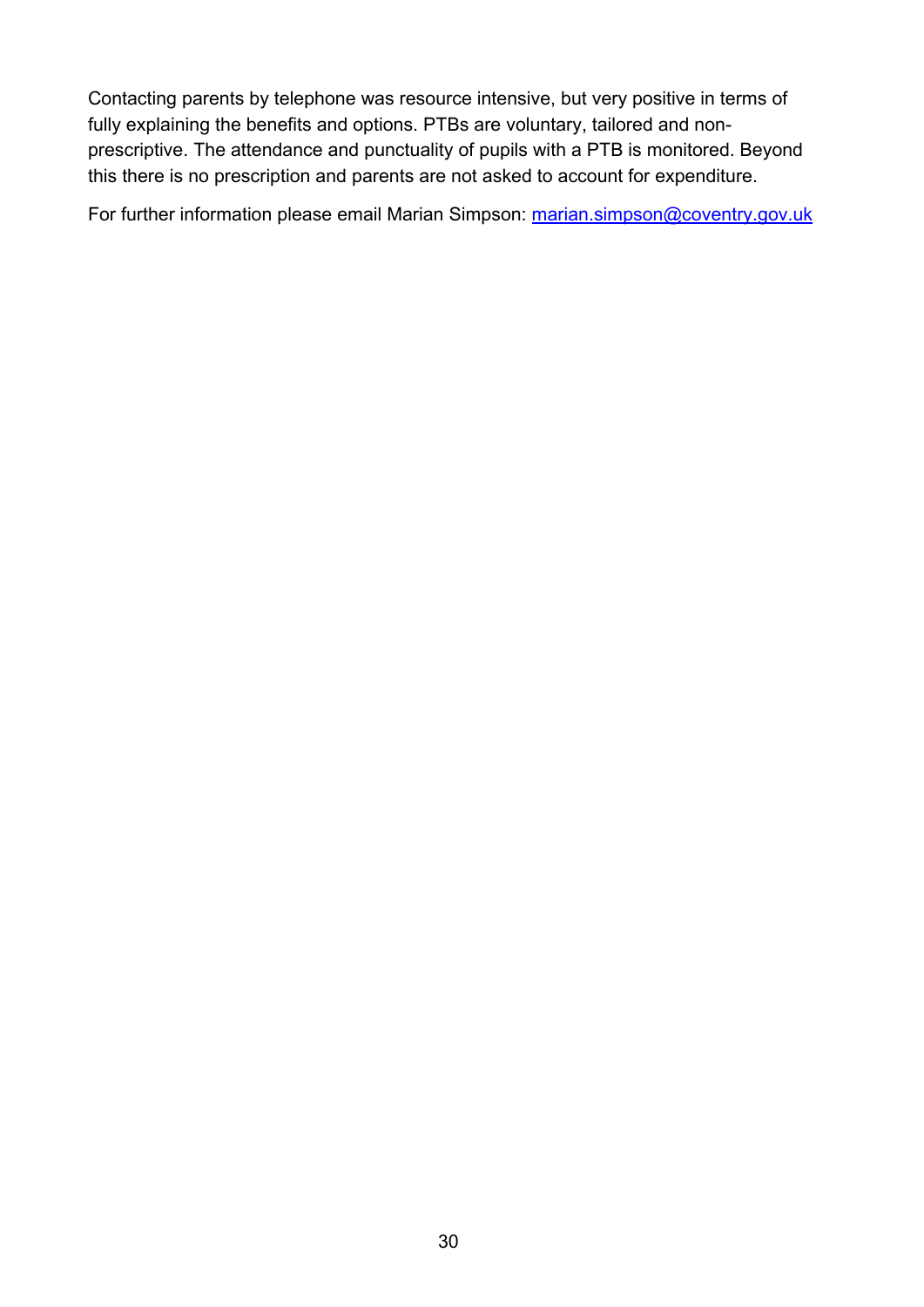# <span id="page-30-0"></span>**Capacity building with schools and transport operators**

In a financial climate where spending is reduced and costs are increasing local authorities may well find that they have less funding available to support discretionary transport provision, but there may be alternative solutions.

Many academies, with support from their local communities, are taking full advantage of their academy freedoms and are collaborating with other stakeholders and providers to offer discretionary transport to their schools. Local authorities can greatly assist with these initiatives by sharing their experience, expertise and influence in the procurement of transport.

# <span id="page-30-1"></span>**Hertfordshire County Council case study**

### <span id="page-30-2"></span>**Impact/savings achieved**

£5-6 million will be saved each year as a result of schools and commercial operators providing discretionary travel on routes previously funded and delivered by the Council.

### <span id="page-30-3"></span>**Details of the new approach**

From September 2012 Hertfordshire County Council introduced a statutory only homeschool transport policy. The Council was keen to attract third party providers to arrange transport on routes which it had previously organised and subsidised and that catered mainly for children without a statutory entitlement to home to school transport.

The Council has worked to build capacity locally to encourage and enable schools, community groups and commercial operators to provide school transport. From September 2013 a total of 130 routes to schools of preference operate without a financial subsidy from the Council. Thirty of these routes have been operating since April 2012.

### <span id="page-30-4"></span>**How was the change made?**

The Council supported schools and parents to help develop transport plans. The Council also secured the involvement of the commercial sector and promoted awareness of business opportunities to it.

### <span id="page-30-5"></span>**Advice for other LAs implementing the change**

Commercial operators require routes to be financially secure, and therefore are only likely to consider taking on routes where there is a predicted, fare paying commitment from parents. School transport only accounts for 192 days a year.

Local authorities should act as facilitators with the commercial sector, to help schools with contracts and to ensure competition law is followed. Models should rely on parents being able to fund their family's school transport, without any subsidy from the LA. In the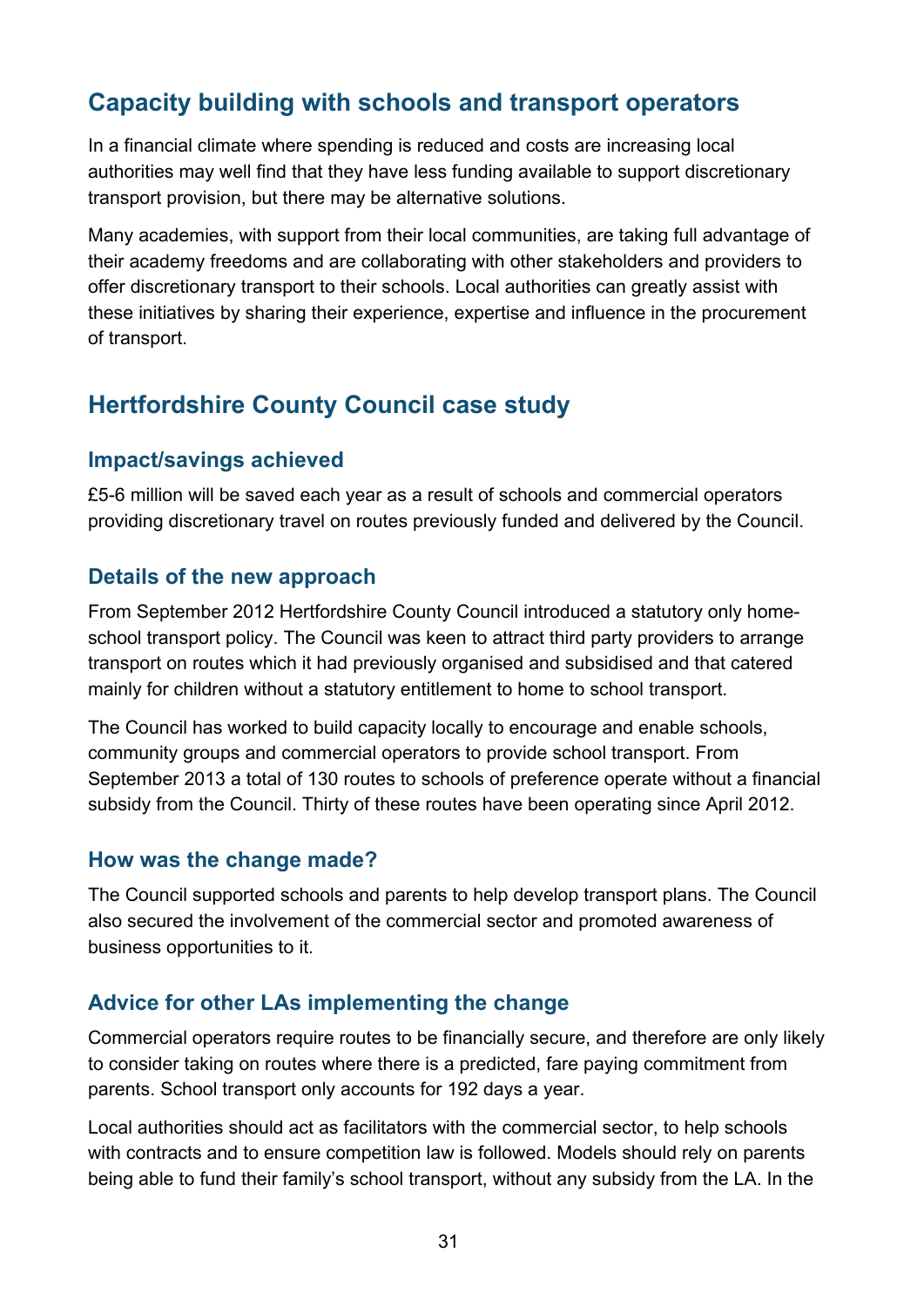current financial climate, there has been more opportunity for commercial coach companies to participate in this market, rather than commercial bus companies.

For further information please email Sarah Vize: [sarah.vize@hertfordshire.gov.uk](mailto:sarah.vize@hertfordshire.gov.uk)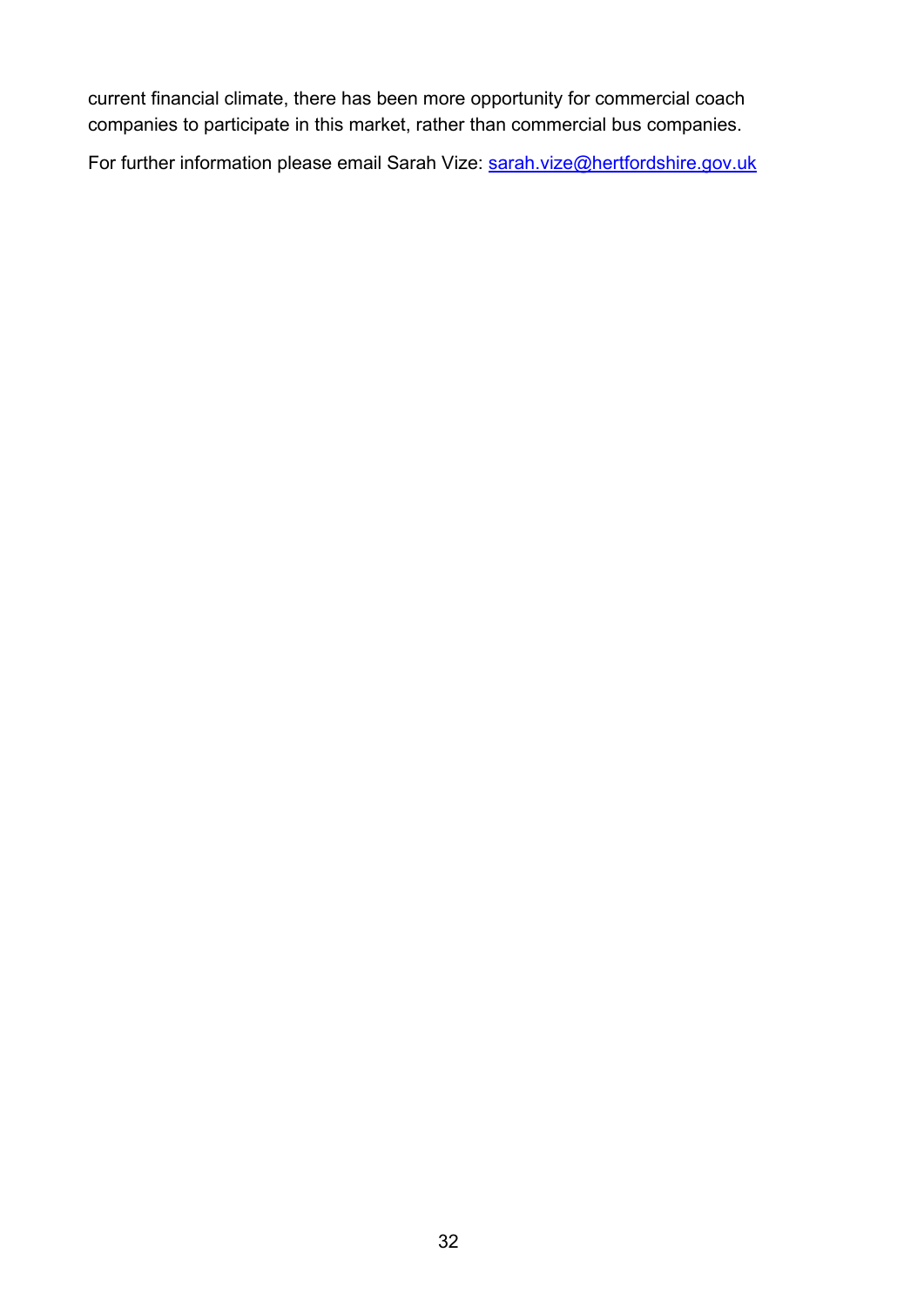### <span id="page-32-0"></span>**Demand responsive service in rural areas**

Counties with a large number of small rural communities face the challenge of ensuring that children in these communities are transported to their local schools whilst also providing a cost efficient transport network to the wider community to avoid rural isolation. Rural transport is essential in sustaining local rural communities and connecting people with essential services

### <span id="page-32-1"></span>**Staffordshire County Council case study**

#### <span id="page-32-2"></span>**Impacts/Benefits**

As a result of replacing infrequent existing local service buses and incorporating home to school transport on to a demand responsive service, a sustainable service has been developed which transports children to school and enables the rural population to be connected with essential services and the wider community. Children that have been transported to school frequently go on to use the service when they move up to middle or high school, increasing their independence despite their rural location.

### <span id="page-32-3"></span>**Details of the approach**

Moorlands Connect, a Demand Responsive Service was launched in 2010. The service incorporates the home to school transport to two village schools within the operating area which covers approximately 125 square miles. Outside school transport times the vehicles can be booked as a door to door service to transport people to work, appointments or other essential journeys. Using smaller vehicles and a demand responsive approach that is not tied to a scheduled route has meant that remote areas now have access to a service.

#### <span id="page-32-4"></span>**How was the change made?**

A rural transport review was commissioned in 2008 and recommended the implementation of a demand responsive service. Residents in the area were consulted and current services, including home to school transport, were reviewed to establish which services could be incorporated on to a new service to increase its sustainability. Funding was sourced from various external agencies for the purchase of two fully accessible vehicles that carry bicycles and the service was launched in September 2010. It continues to be well used by the local communities and also by visitors to the area who can get out and about in the Peak District using the service.

### <span id="page-32-5"></span>**Advice for other LA's implementing the change**

The process in setting up the service should include service demand evaluation, assessment of service options, the associated costs and, importantly, comprehensive consultation. Such service complements existing local bus services and provides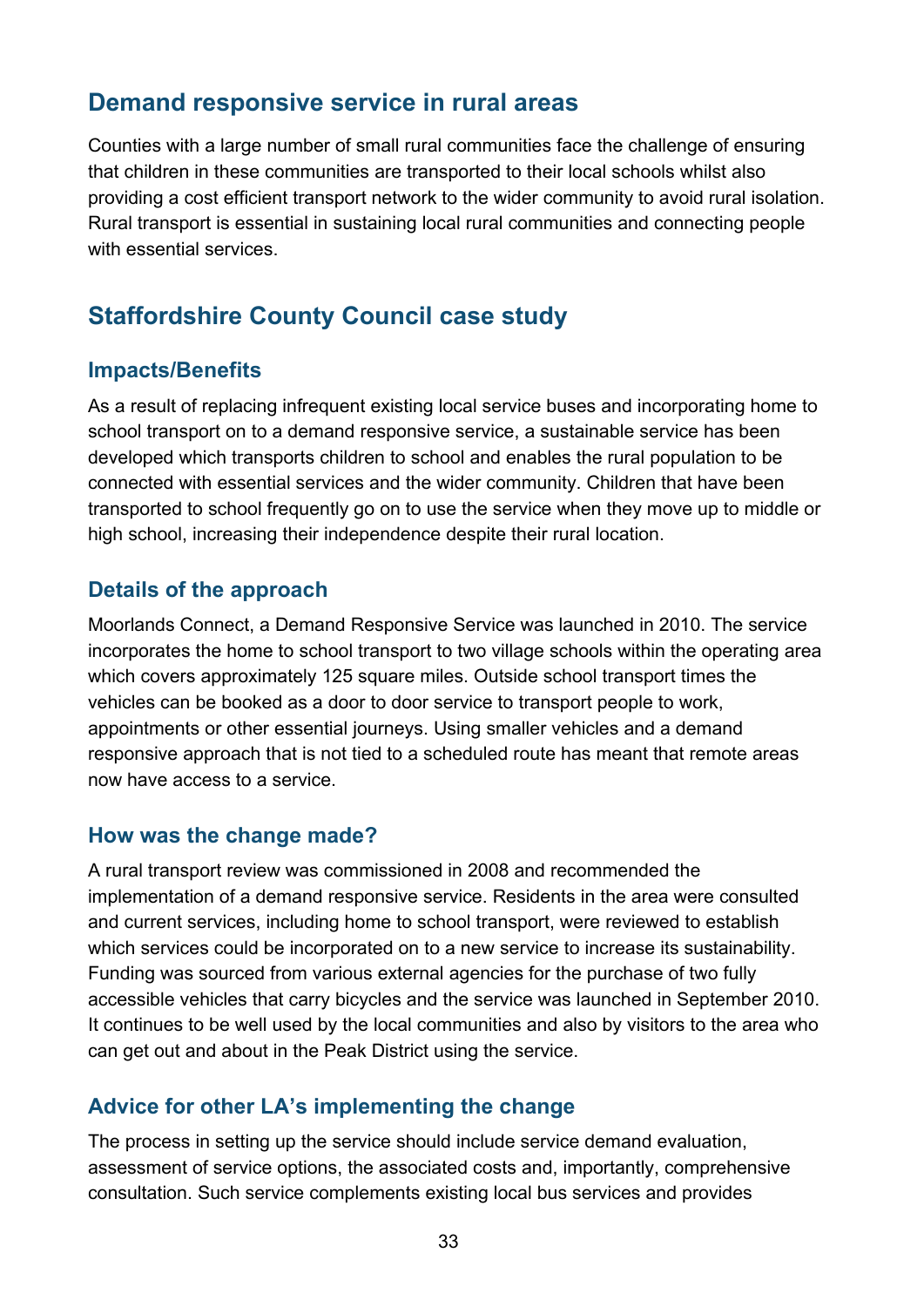alternative choice for passengers. The latter ensures new and continuing public and political support for the scheme. Ticketing options need to be considered, including onward ticketing and potential integration with the local bus service(s). All funding options should be explored at a local and national level; this connect service received initial funding from Districts, Staffordshire Police and Fire services. Once the service is operational there is the need to monitor and evolve the service to meet ongoing needs and changing travel patterns.

For further information please email: [kathryn.grattage@staffordshire.gov.uk](mailto:kathryn.grattage@staffordshire.gov.uk)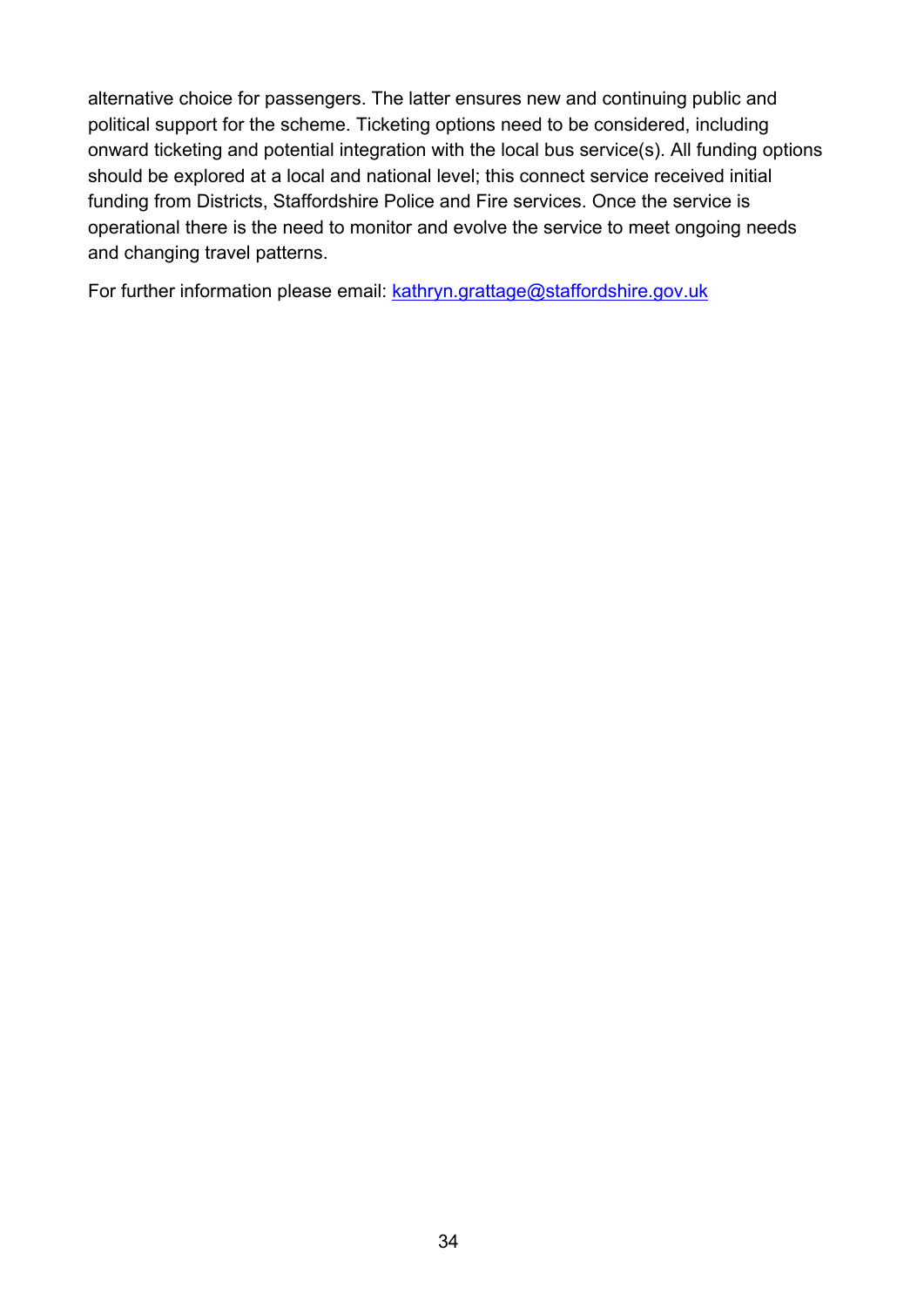# <span id="page-34-0"></span>**Annex 2: Recommended Review/Appeals Process**

Previous guidance made clear that local authorities should have in place and publish their appeals procedures, but left it to the individual authority to determine how this should operate in practice. We are now recommending that local authorities adopt the appeals process set out below, appreciating that specifics, such as the identification of an appeal compared to a complaint, will need to be decided by local authorities. The intention is to ensure a consistent approach across all local authorities, and to provide a completely impartial second stage, for those cases that are not resolved at the first stage.

Local authorities should publish annually their appeals process on their website. This should set out a clear and transparent two stage process (with paper copies available on request) for parents who wish to challenge a decision about:

- the transport arrangements offered;
- their child's eligibility;
- the distance measurement in relation to statutory walking distances; and
- the safety of the route.

### <span id="page-34-1"></span>**Stage one: Review by a senior officer**

- A parent has [20](#page-18-3) working days<sup>20</sup> from receipt of the local authority's home to school transport decision to make a written request asking for a review of the decision.
- The written request should detail why the parent believes the decision should be reviewed and give details of any personal and/or family circumstances the parent believes should be considered when the decision is reviewed.
- Within 20 working days of receipt of the parent's written request a senior officer reviews the original decision and sends the parent a detailed written notification of the outcome of their review, setting out:
- the nature of the decision reached;
- how the review was conducted (including the standard followed e.g. Road Safety  $GB<sup>21</sup>$  $GB<sup>21</sup>$  $GB<sup>21</sup>$ ):
- information about other departments and/or agencies that were consulted as part of the process;
- what factors were considered;

 $\overline{a}$ 

• the rationale for the decision reached; and

 $20$  As with the whole appeals process the timings are recommended and not compulsory. We envisage many appeals will be dealt with much sooner that these timings, particularly those which have a time pressure, whilst complex cases may take longer.

<span id="page-34-2"></span> $21$  Road Safety GB is the sole published standards known to the department, hence referenced.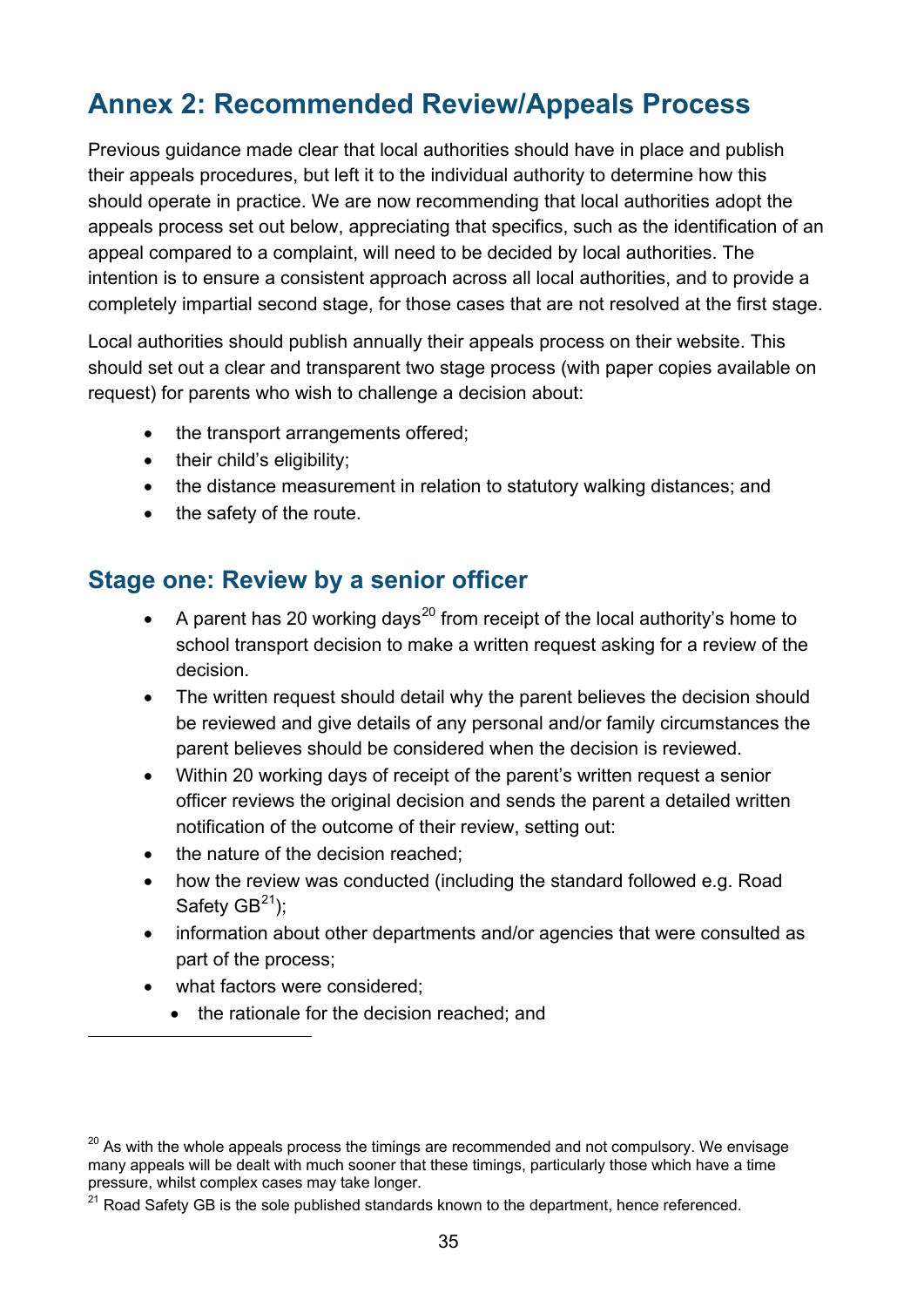• information about how the parent can escalate their case to stage two (if appropriate).

# <span id="page-35-0"></span>**Stage two: Review by an independent appeal panel**

A parent has 20 working days from receipt of the local authority's stage one written decision notification to make a written request to escalate the matter to stage two.

Within 40 working days of receipt of the parents request an independent appeal panel considers written and verbal representations from both the parent and officers involved in the case and gives a detailed written notification of the outcome (within 5 working days), setting out:

- the nature of the decision reached;
- how the review was conducted (including the standard followed e.g. Road Safety GB);
- information about other departments and/or agencies that were consulted as part of the process;
- what factors were considered;
- the rationale for the decision reached; and
- information about the parent's right to put the matter to the Local Government Ombudsman (see below).

The independent appeal panel members should be independent of the original decision making process (but are not required to be independent of the local authority) and suitably experienced (at the discretion of the local authority), to ensure a balance is achieved between meeting the needs of the parents and the local authority, and that road safety requirements are complied with and no child is placed at unnecessary risk.

Local Government Ombudsman – it is recommended that as part of this process, local authorities make it clear that there is a right of complaint to the Local Government Ombudsman, but only if complainants consider that there was a failure to comply with the procedural rules or if there are any other irregularities in the way the appeal has been handled. If the complainant considers the decision of the independent panel to be flawed on public law grounds, the complainant may also apply for judicial review.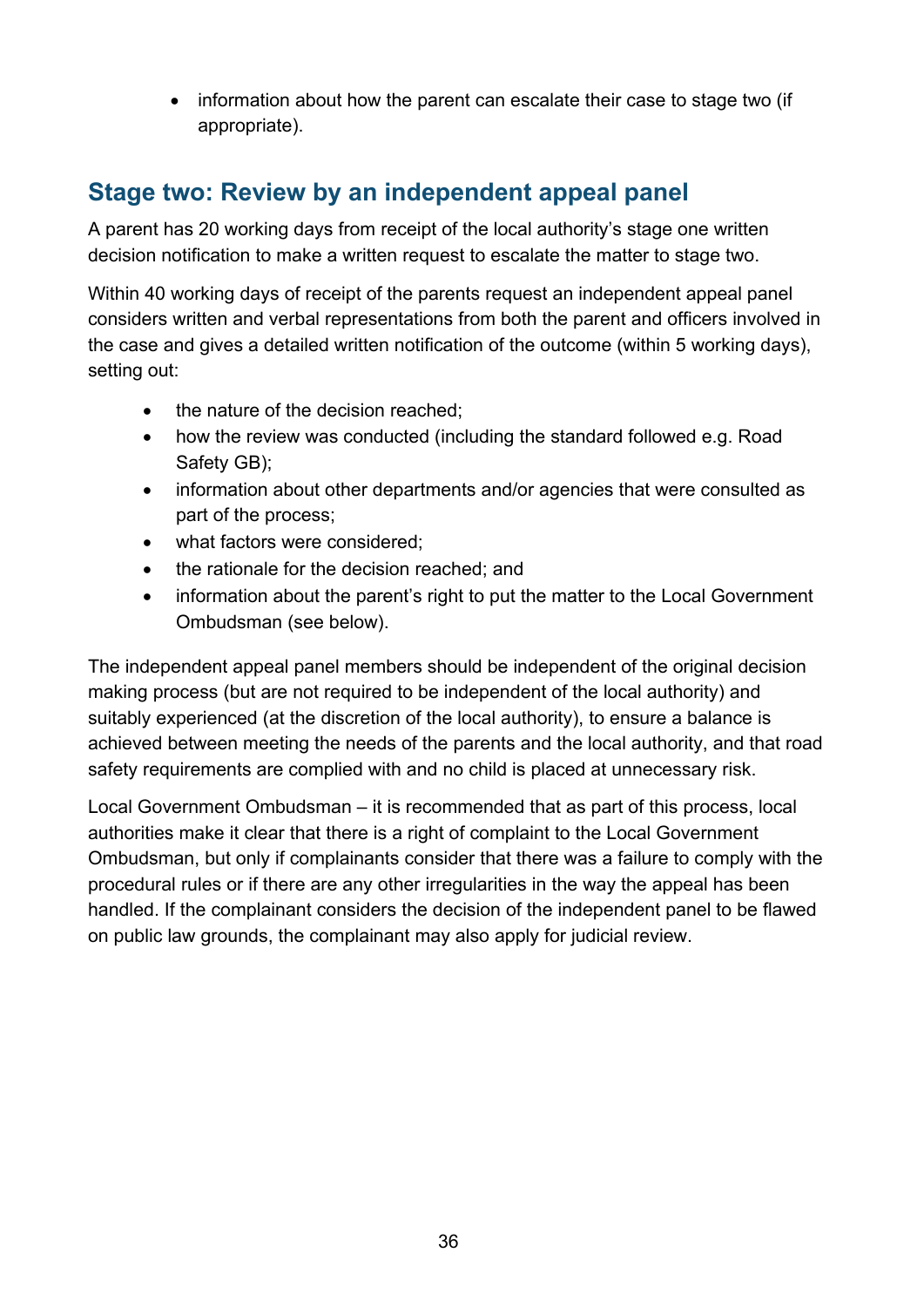# <span id="page-36-0"></span>**Home to school travel and transport: flowchart of the review/appeals process**

Officer A declines the home school travel application or offers travel arrangements the parent considers 'unsuitable'

#### Parent challenges (within 20 working days)

Parent challenges officer A's decision on basis of:

- entitlement
- · distance measurement
- route safety
- consideration of exceptional circumstances

#### Stage 1 (within 20 working days): Review by a senior officer

Officer B (a senior officer) reviews officer A's decision and sends the parent a written notification of the outcome including:

- detailed reasoning for decision made
- notification of option to escalate to stage 2 (an appeal panel)

#### Parent challenges (within 20 working days)

Parent challenges officer B's (the senior officer) decision

#### Stage 2 (within 40 working days): Review by an appeal panel

Independent appeal panel (officer A or B must not sit on panel) hears written / verbal representation from parent. The appeal panel is independent of the process to date and suitably qualified

Independent appeal panel sends decision letter to parent (within 5 working days), including how to escalate the case to Local Government Ombudsman  $(LOGO)$